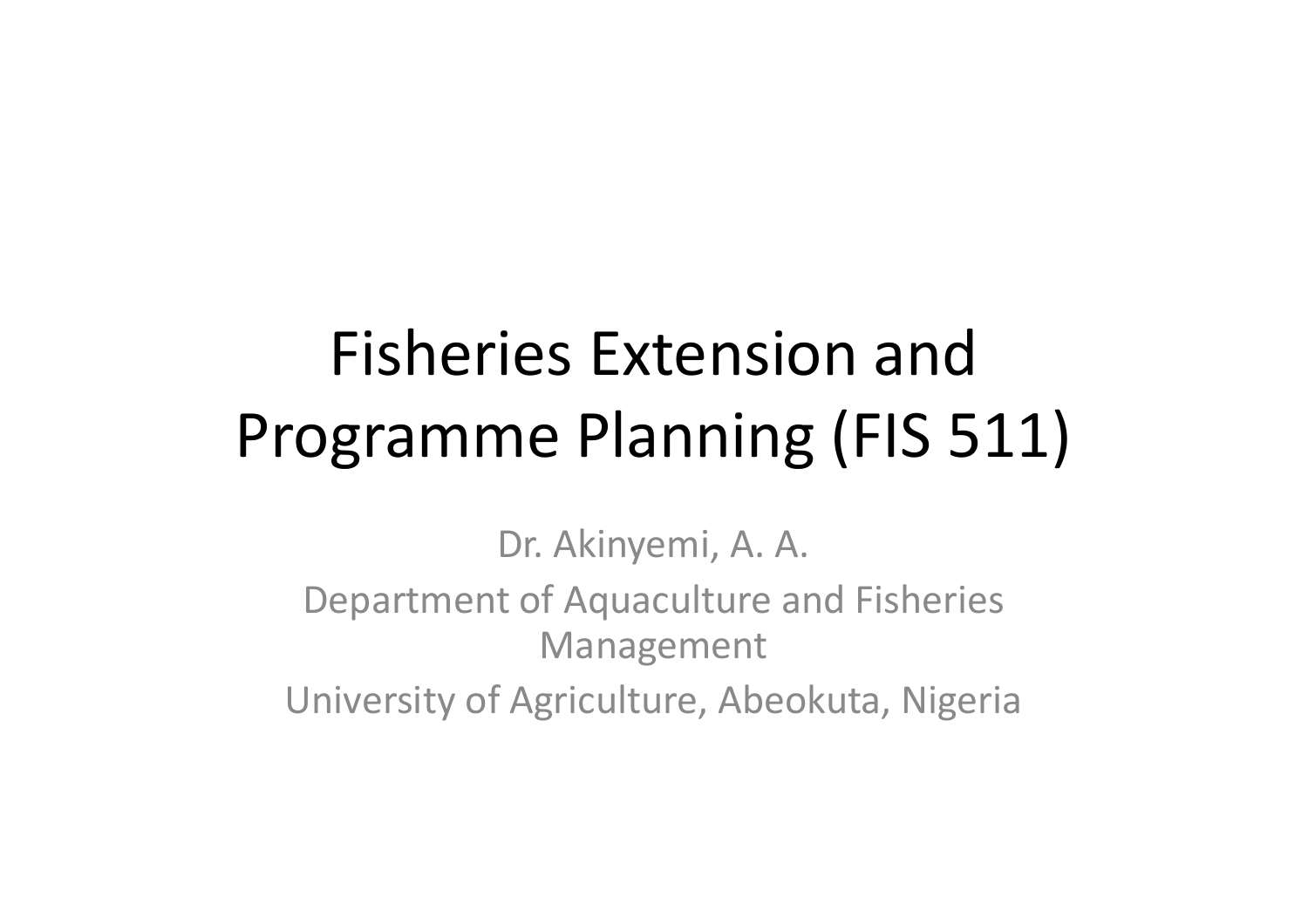## **RURAL COMMUNITY LEADERSHIP IN NIGERIA**

- In every social system organizations, communities or families certain key persons have the ability to influence the ideas and actions of others.
- In very small social systems like the family, such influence may reside in a single individual (the father, mother or maternal uncle, e.t.c.).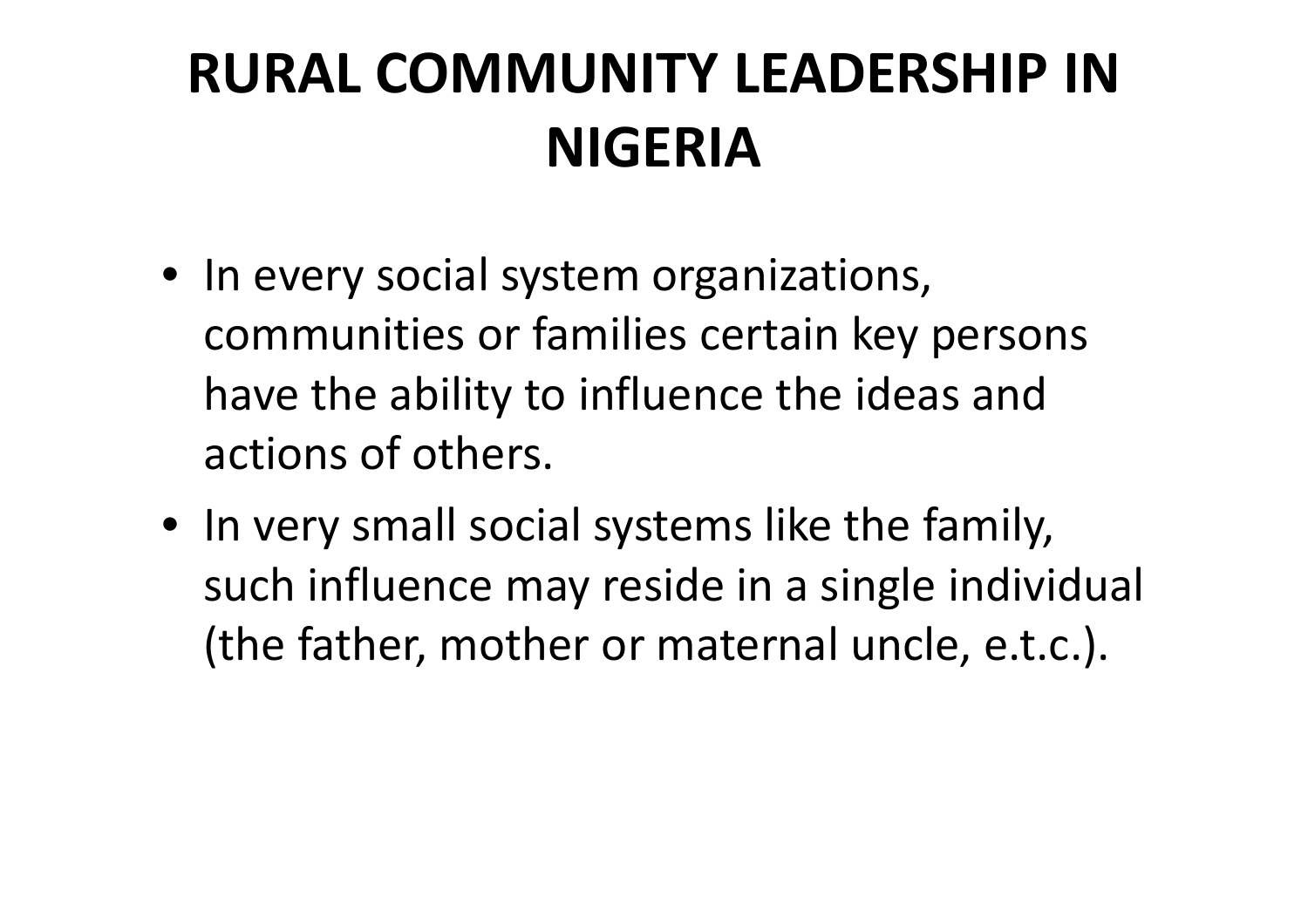• In larger social system however power structures tend to be more decentralized or pluralistic because in such systems are to be found a larger variety of status roles, socially heterogeneous populations and a number of autonomones institutions.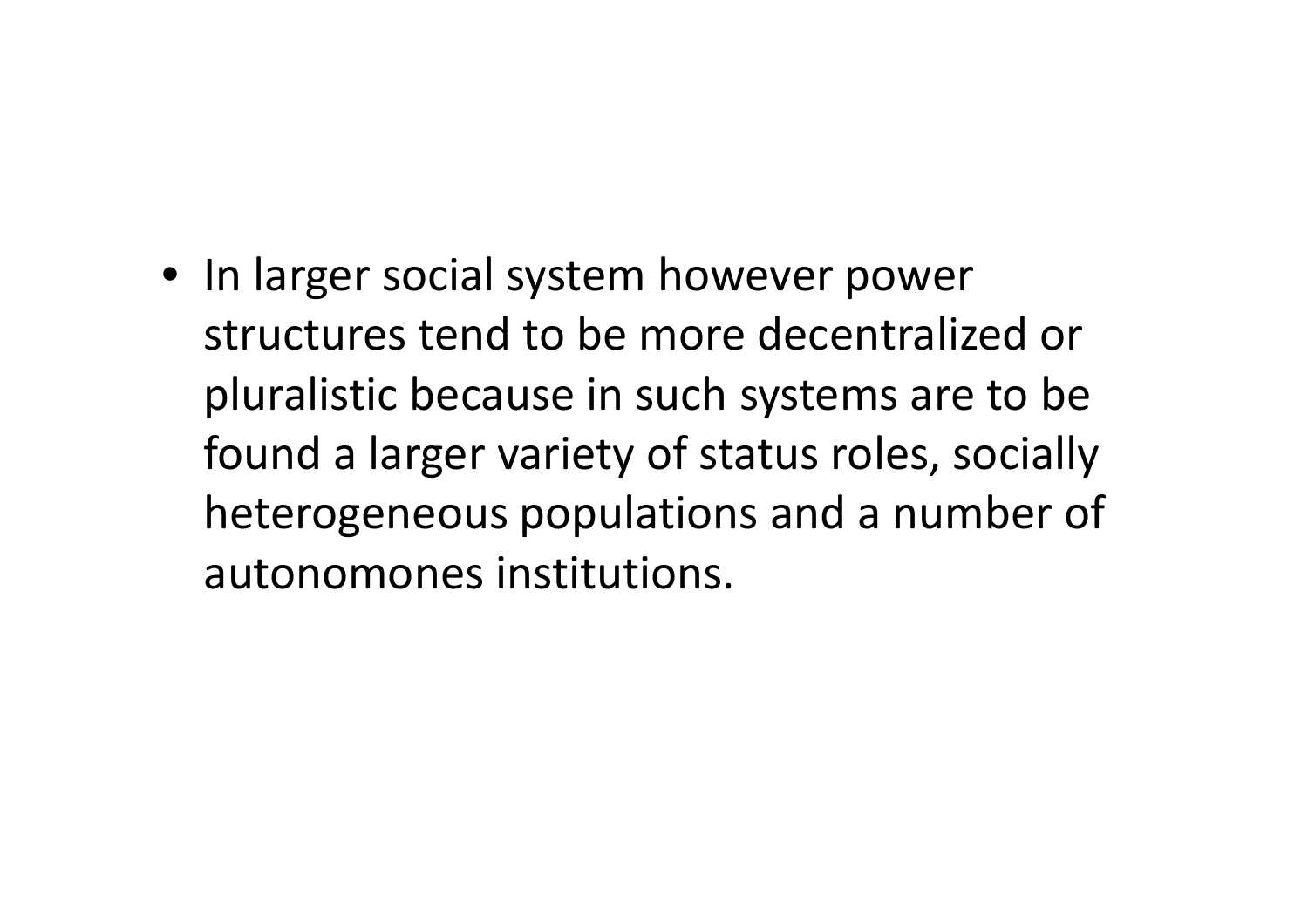- The terms *decentralization* here refer to the degree to which decisions in a large number of issue areas are made either by a small or large number of actors respectively.
- Decision making is a very important process of a social system. It entails the reduction of the number of available alternative courses of action or behavior in a given situation.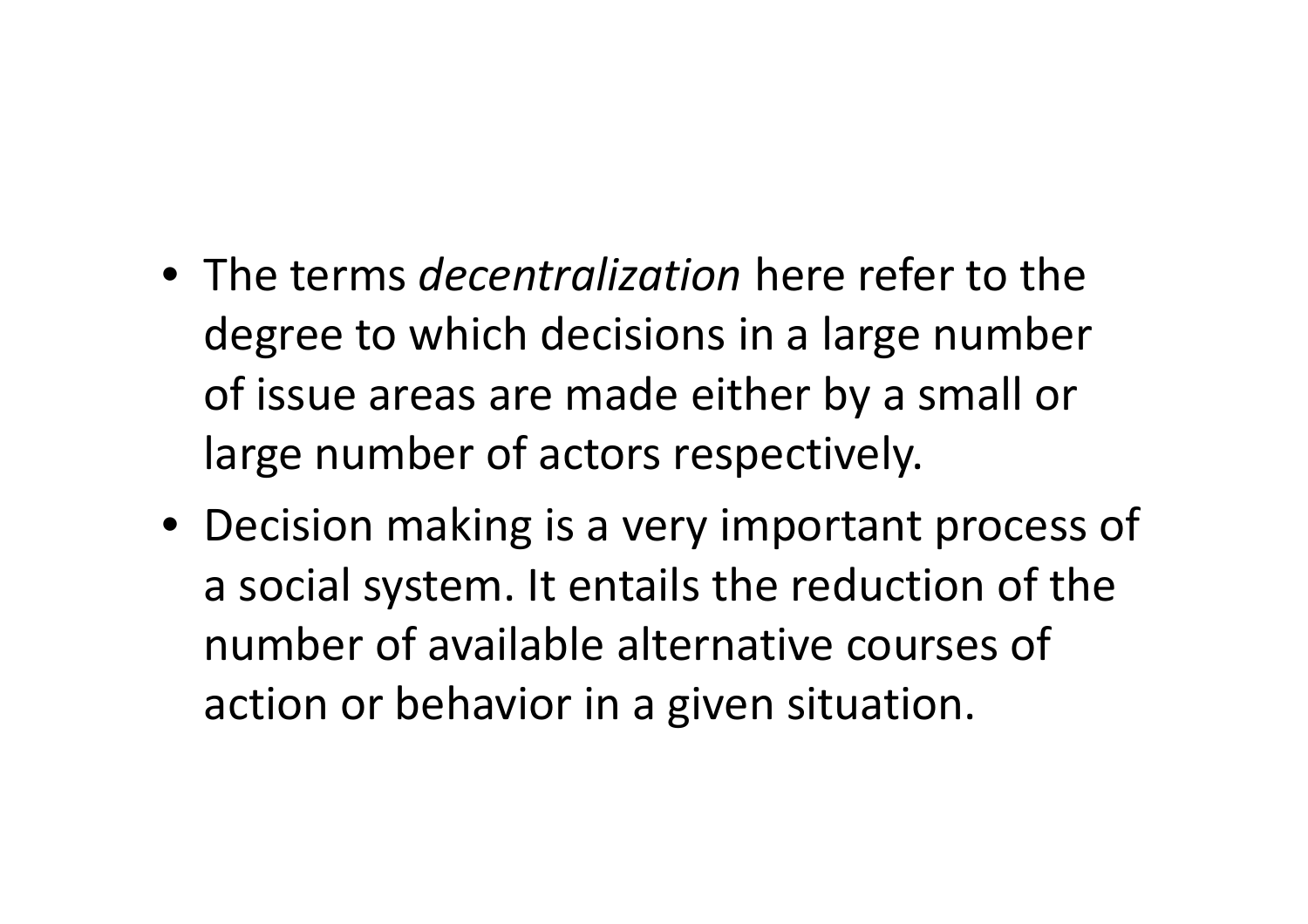- Every social system makes decisions on the best line of action, behaviour combination of resources for arriving at desirable ends.
- Those who are vested with the responsibility of makingdecisions for the group therefore obviously influence the actions of others in the group.
- They constitute the *power structure* of the system. Community leadership is also used in this chapter to designate among other things the distinctive characteristics of those actors centrally involved in rural community decision-making.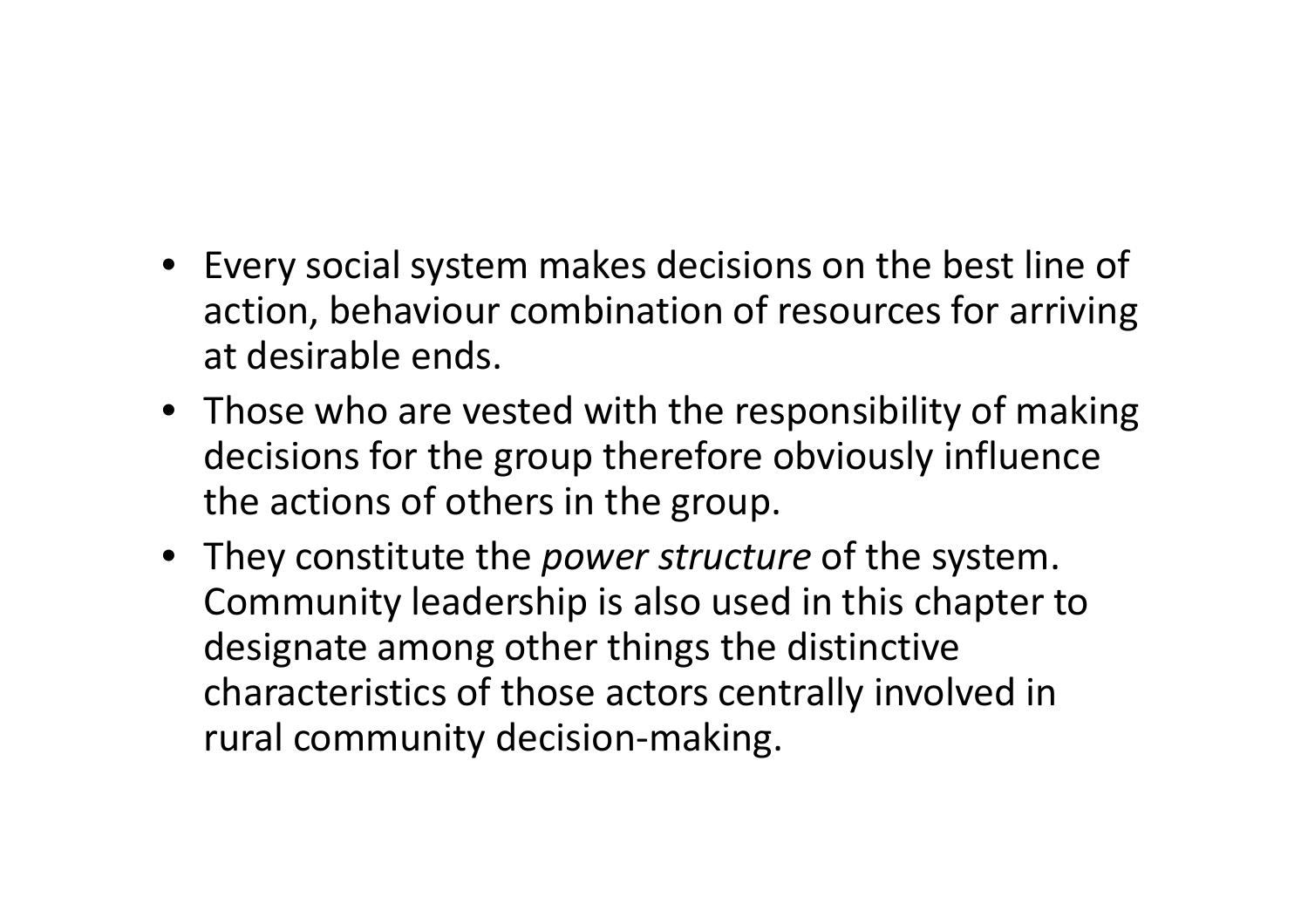## **THE CONCEPTS OF 'LEADERS' AND 'LEADERSHIP'**

- H. F. Reading in his *Glossary of Sociological Terms* defines a leader as
- (a) person initiating interaction with other members of group
- (b) person who initiates interaction more frequently than anyone else in an a group, and
- (c) person who moves the group to wards group goal $^1$ .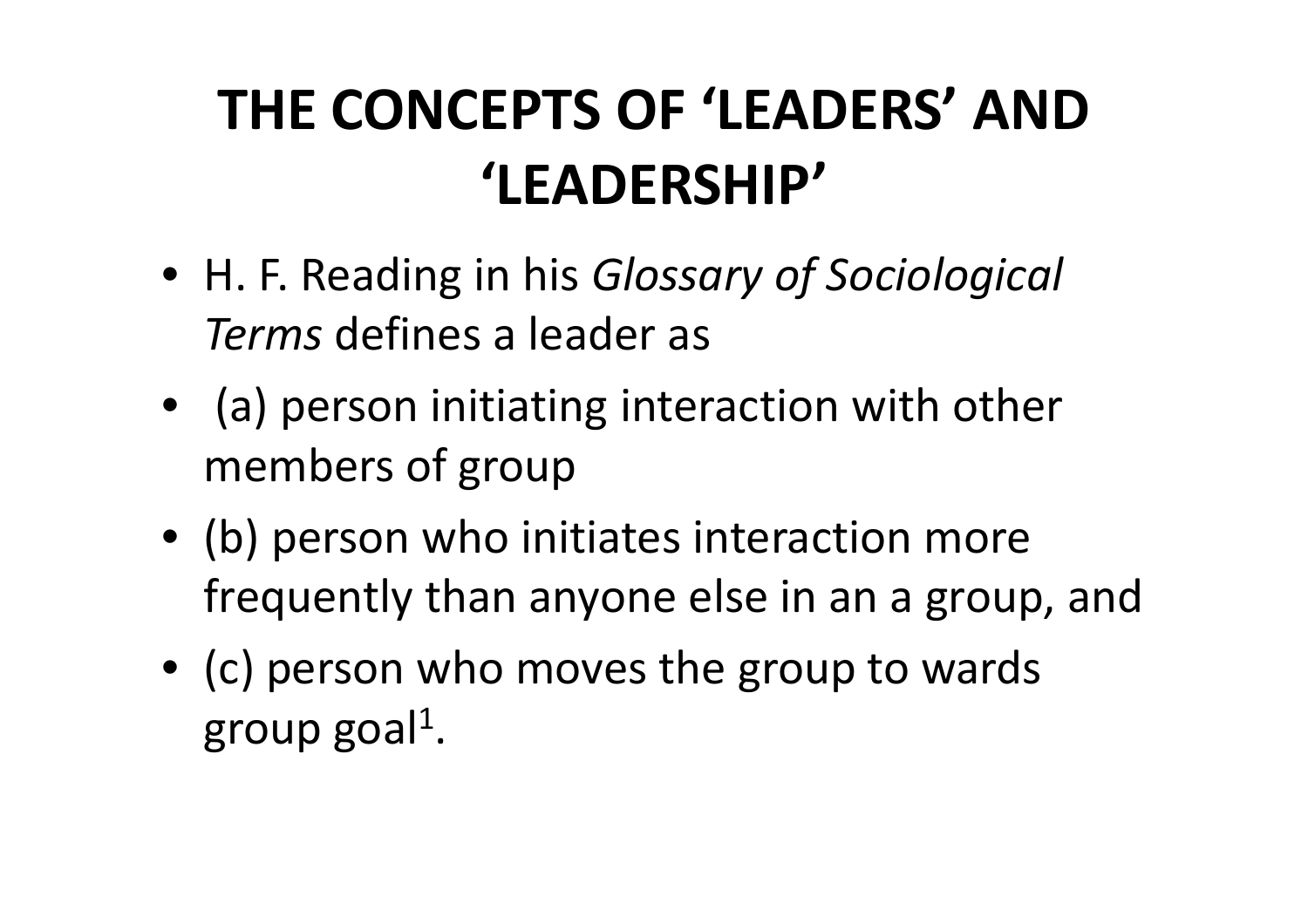- The simple dictionary definition of a leader is 'one who leads or goes first'.
- In other words one who first perceives the group's needs far ahead of others and therefore plans and enlists the cooperation of others in its implementation.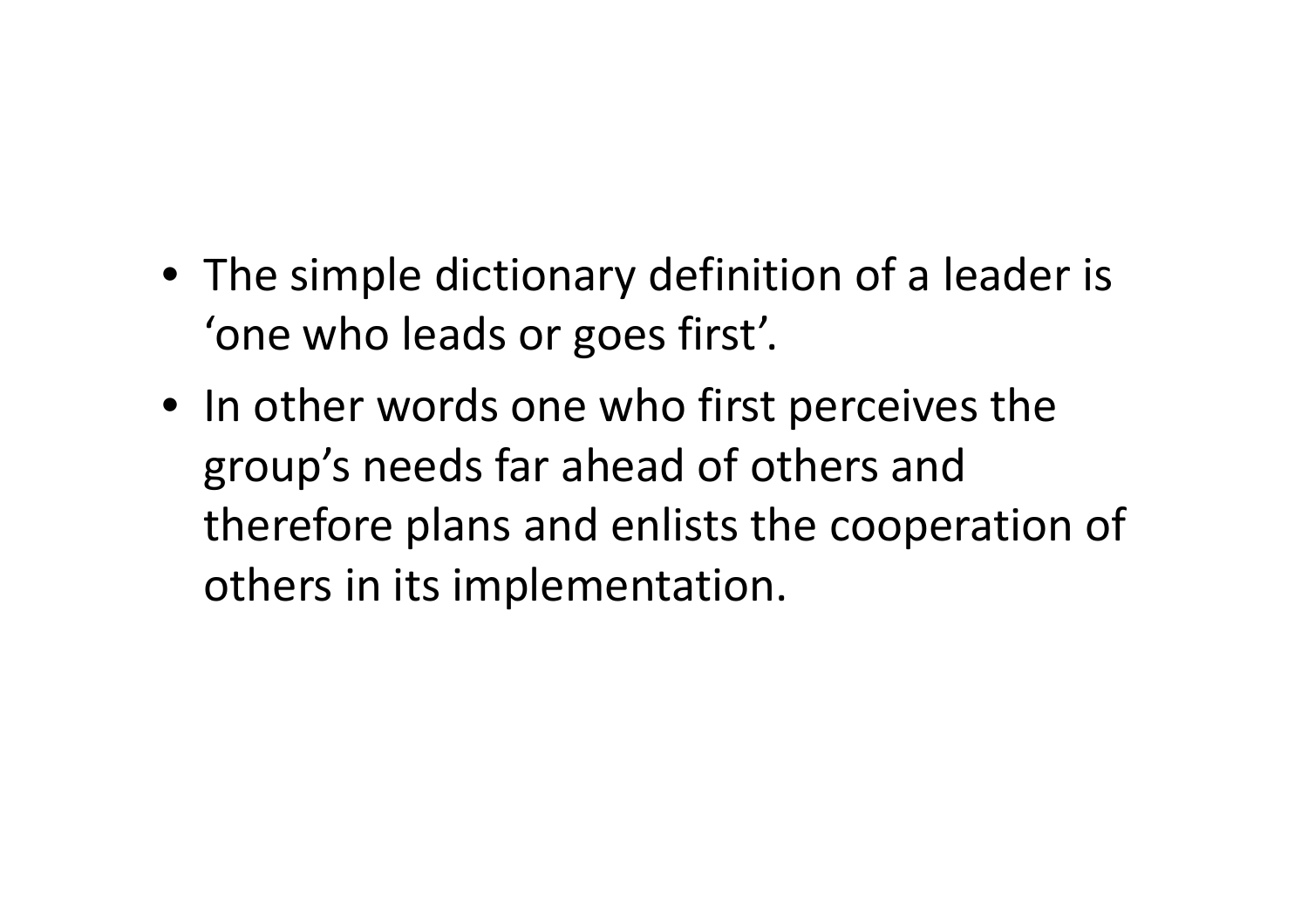- A person is a leader in any social situation in its implementation.
- A person is a leader in any social situation in which his ideas and actions influence the thoughts and behaviours of others.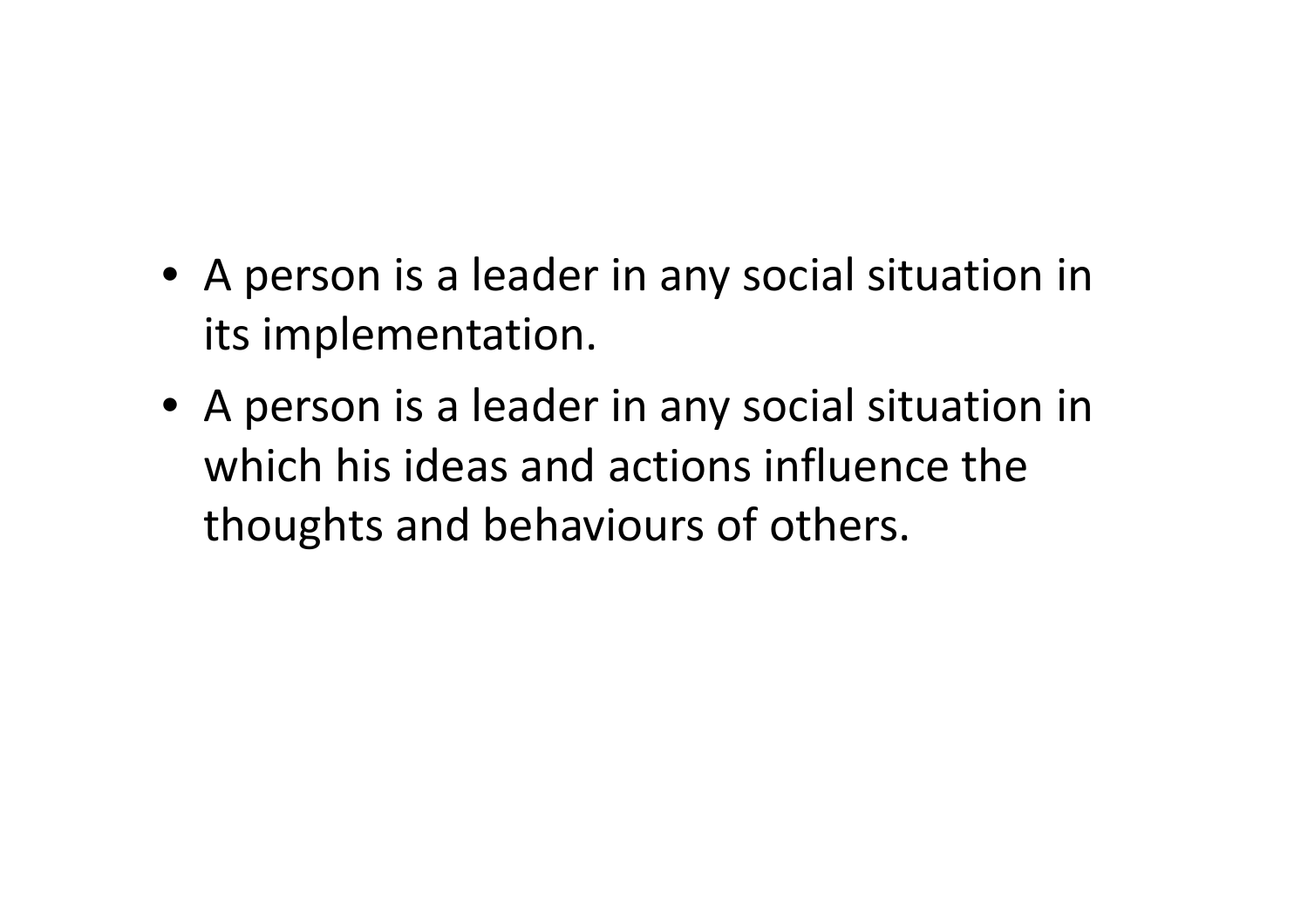- The concept of a 'leader' therefore implies role-playing for some time.
- To be styled a leader, one must be performing leading roles repeatedly under varying conditions.3
- A headman may or may not be a leader.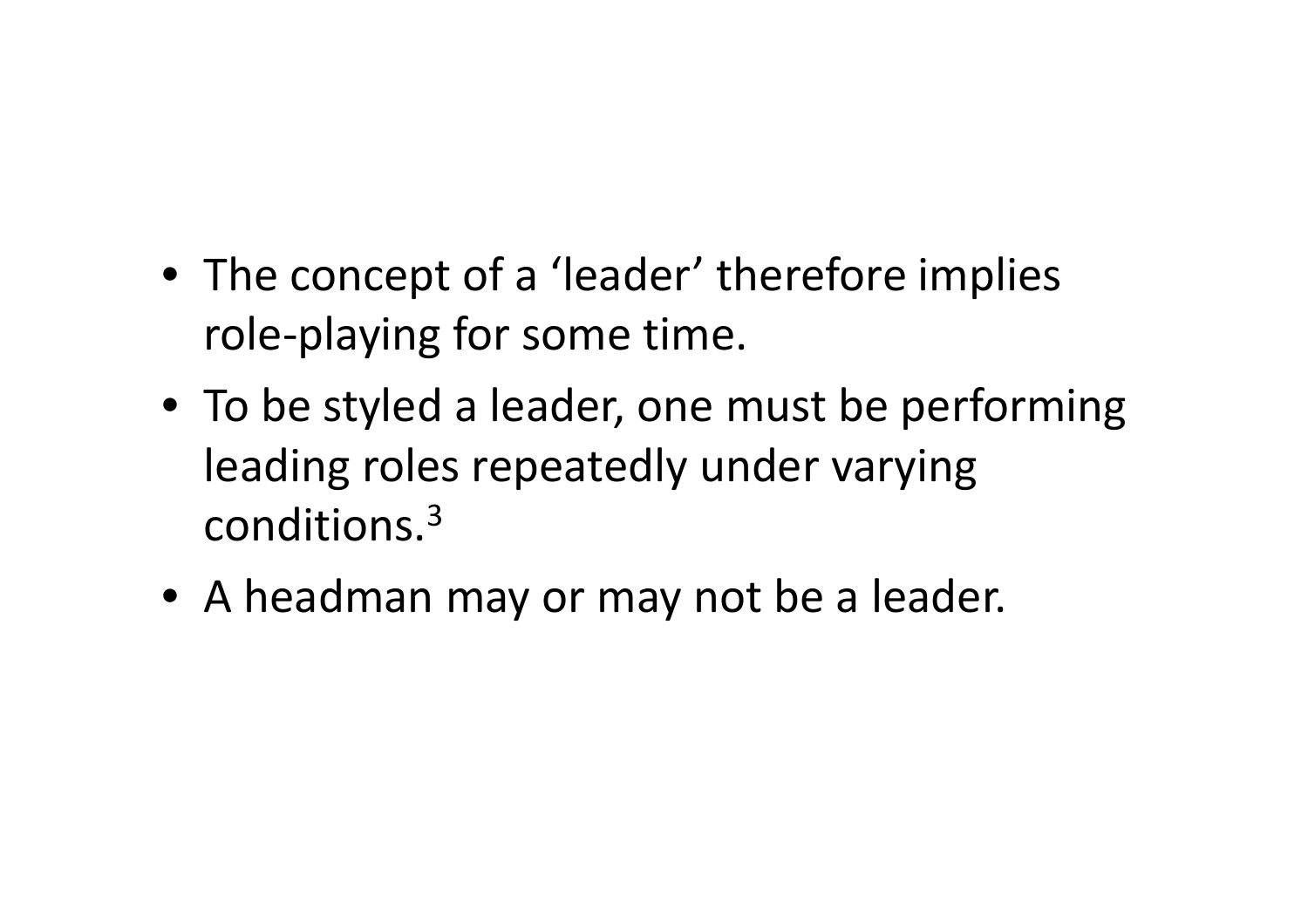- Group is actually being directed or led by another person who is not styled 'the head'. Such terms as "figure head".
- "ceremonial leader", etc. are used to described persons who though at the head of a group, are either incapable of leading that group or relegates the responsibility of leadership to others.
- Gibb further makes the following distinction between a head and a leader. $1$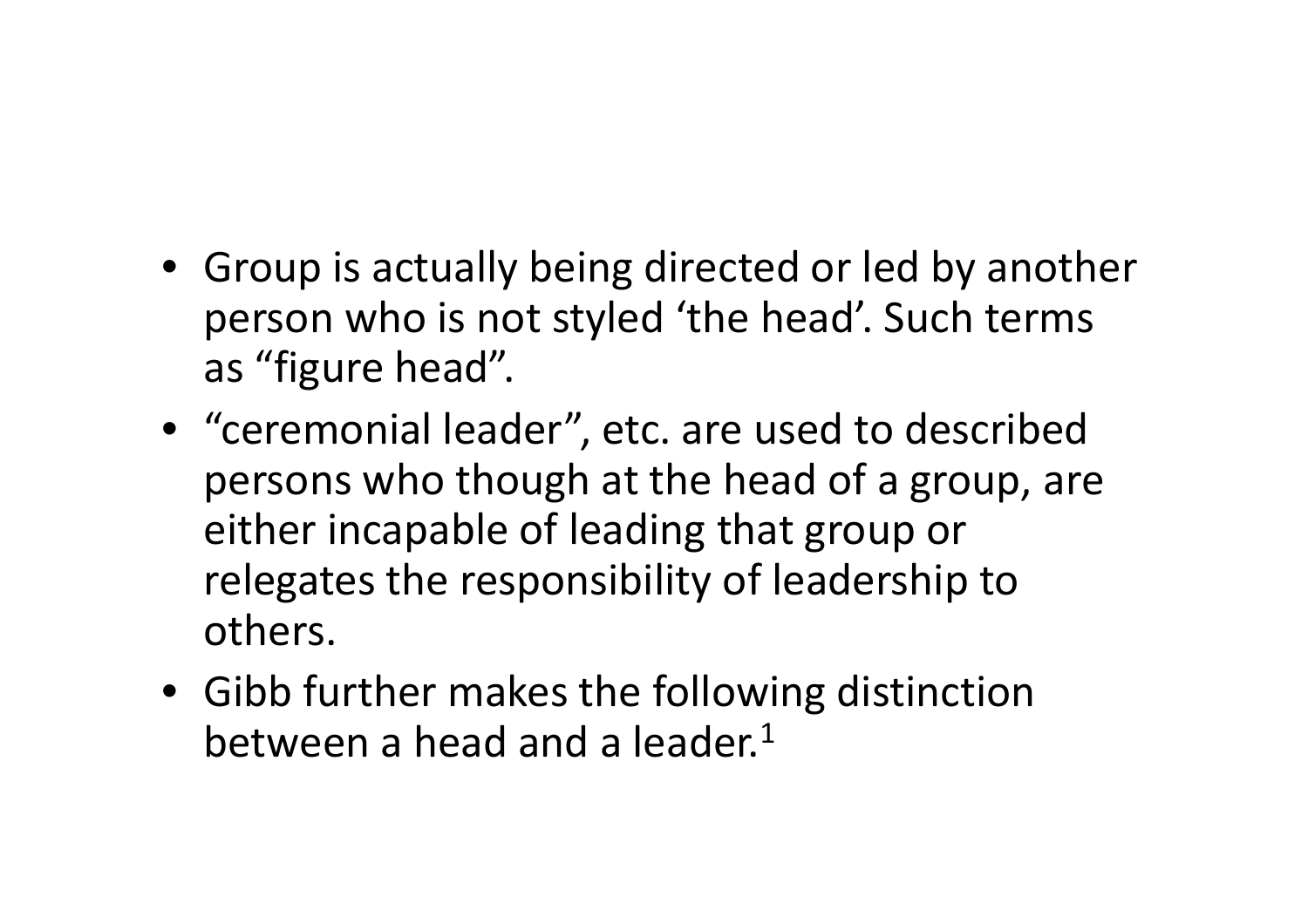- Headship or domination is maintained through an organized system and not by the spontaneous recognition by fellow group members, of the individual's contribution to group goals;
- The group goal is chosen by the head man in line with his interests and is not internally determined by the group itself;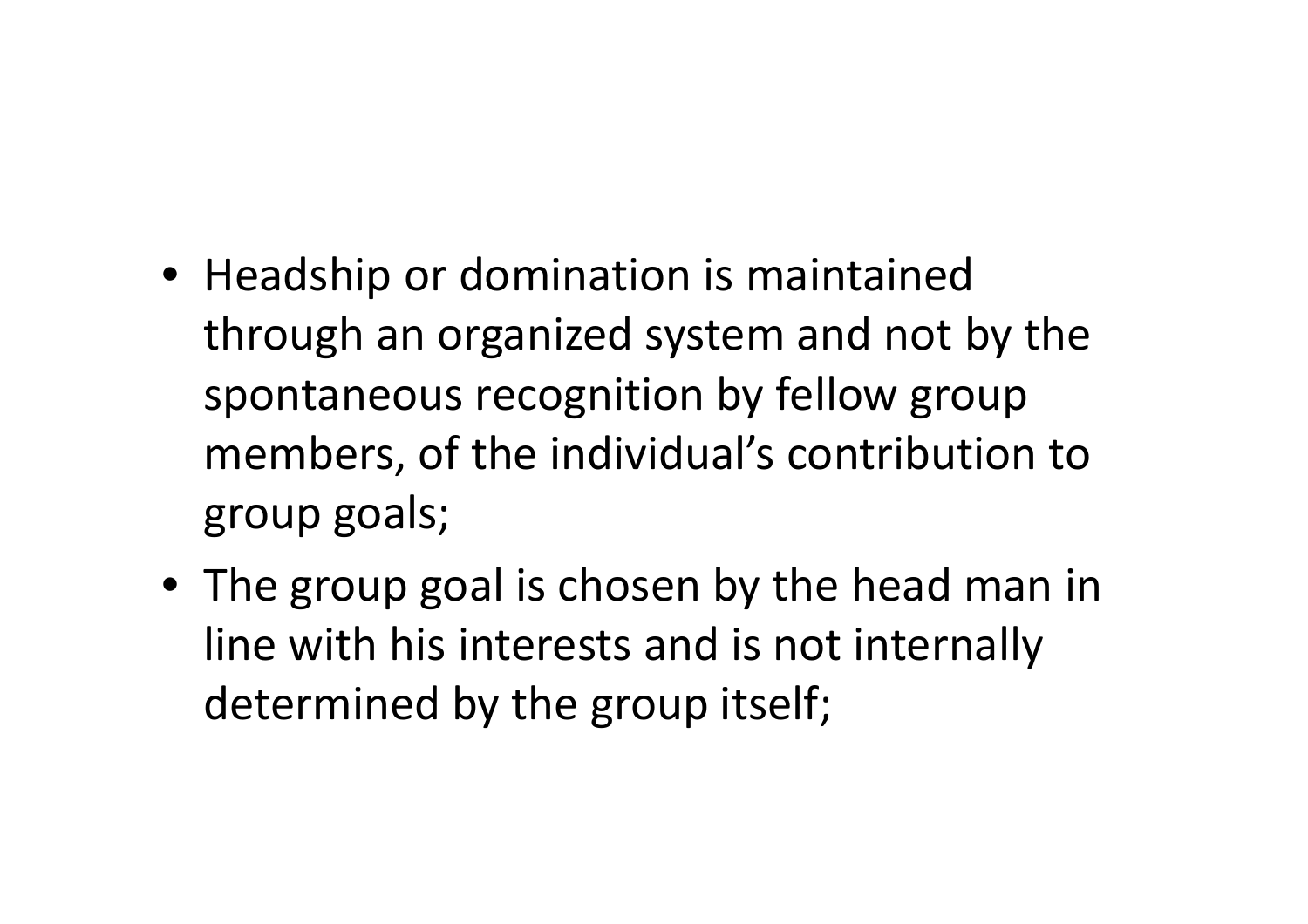- It domination or headship, there is little or no sense of shared feeling or joint action in pursuit of the given goal;
- There is in the dominance relation a wide social gap between the group members and the head who strives to maintain this social distance as an aid to his coercion of the group;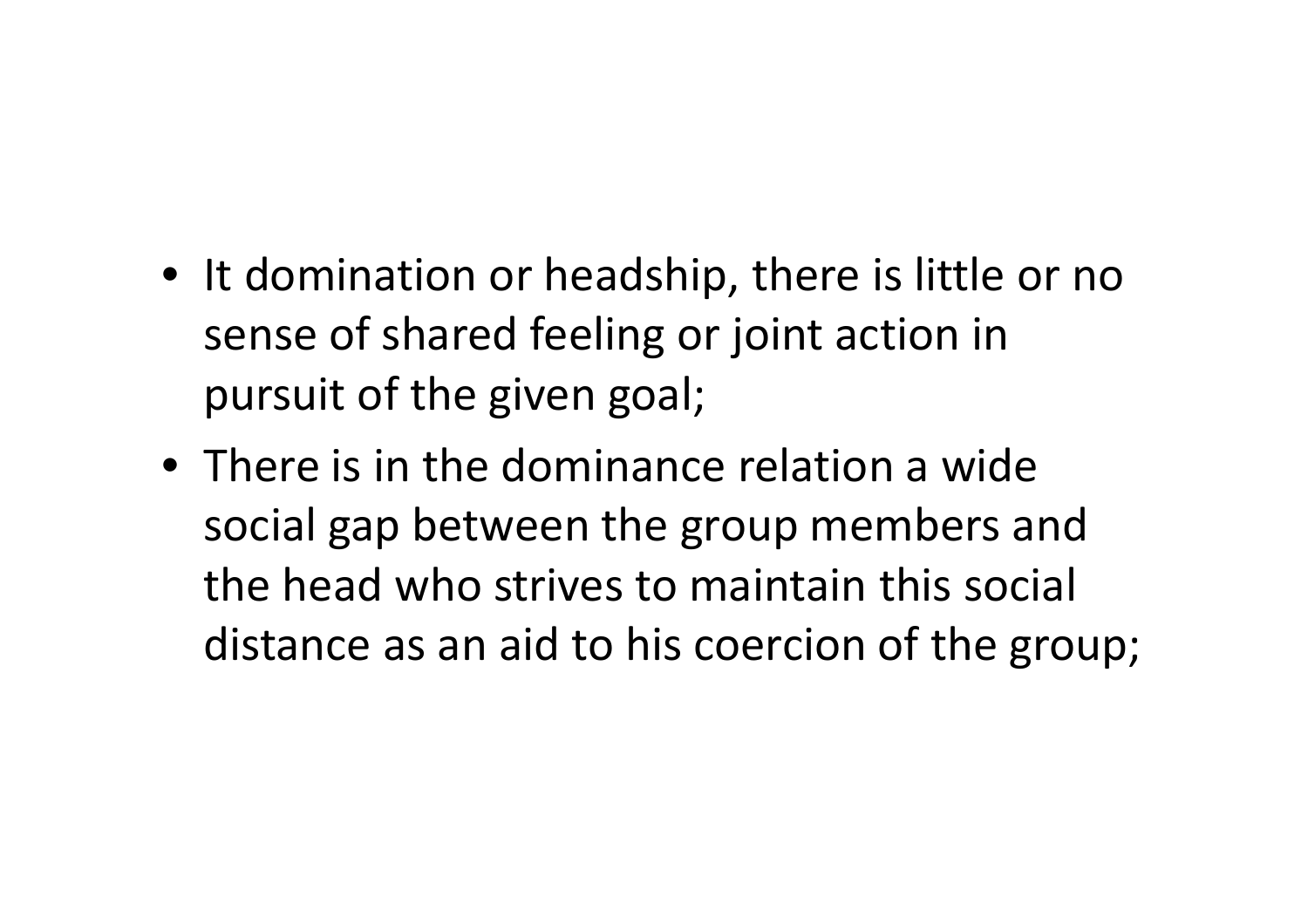• The leader's authority is spontaneously accorded him by his fellow group members the followers, whereas the authority of the head derives from some extra group power which he has over the group members who may not be meaningfully called his followers.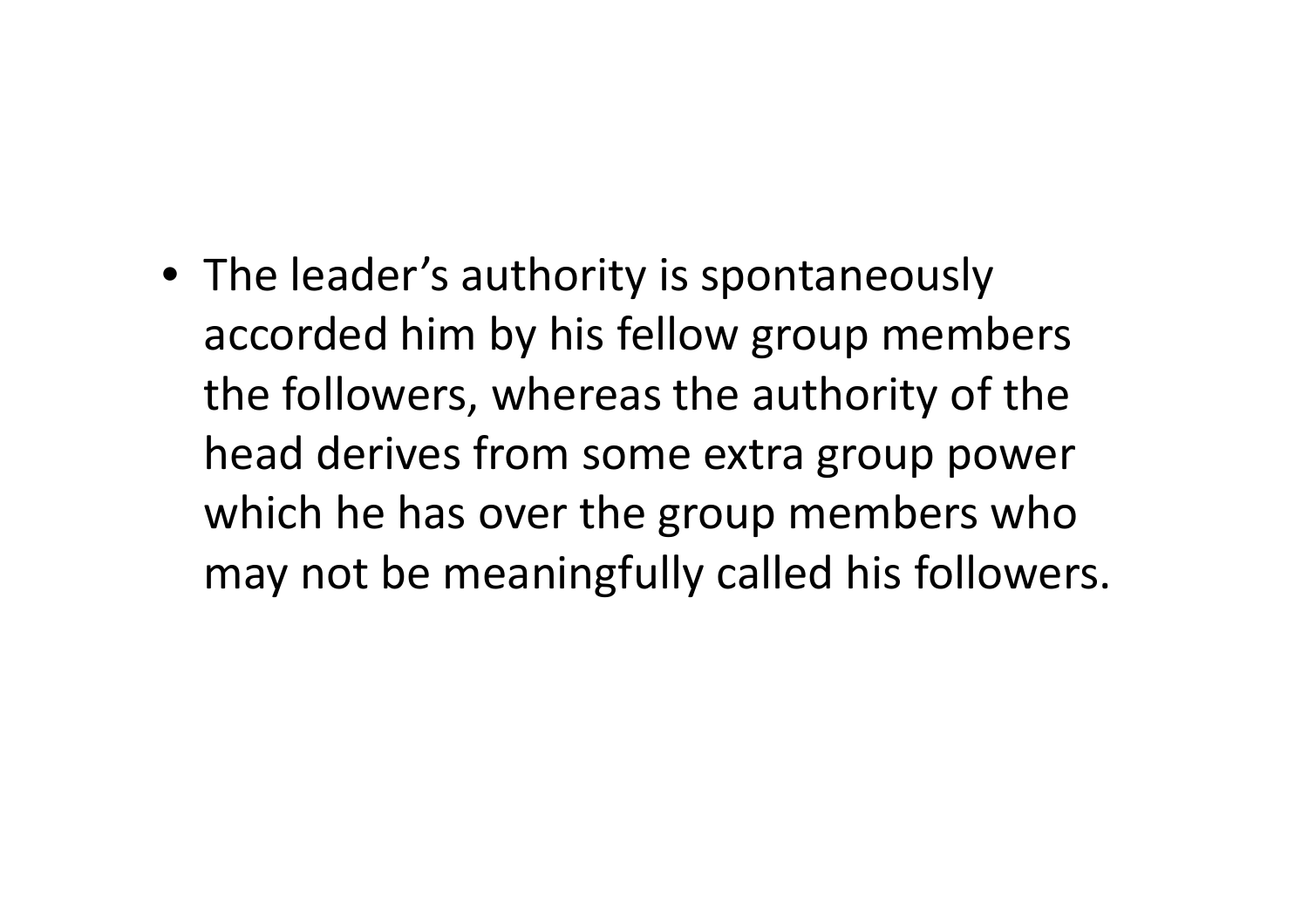## **CHARACTERISTICS AND TYPES OF LEADERS**

• Leadership calls for certain qualities or characteristics firstly on the part of the individual to want to become a leader and secondly on the part group to want to respond favourably to the individual's leading acts.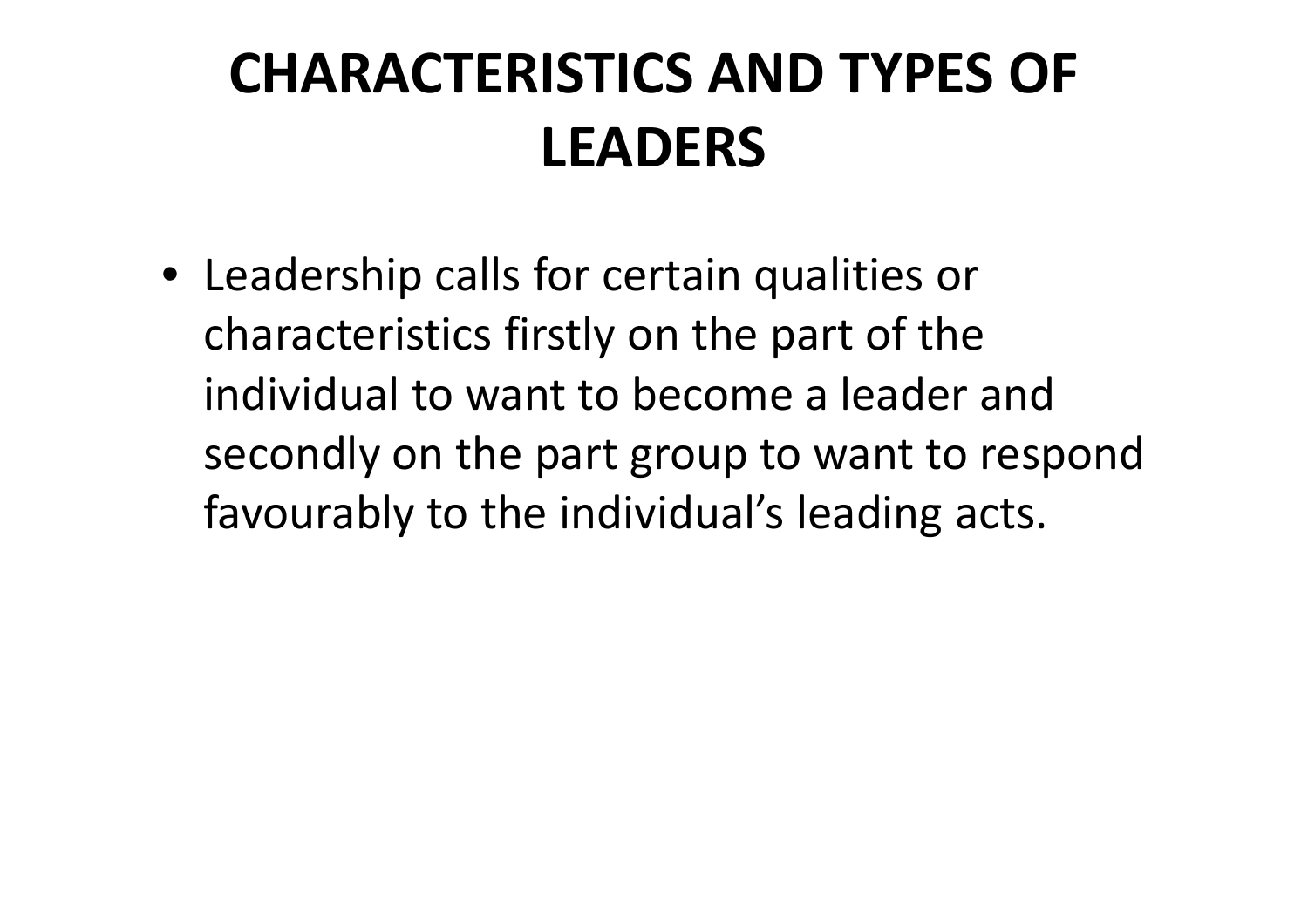- In all, several types of leaders can be identified according to the following criteria:
- (a) path of attaining leadership position
- (b) visibility, legitimacy and scope of influence and
- (c) orientation.
- It must be noted before hand that these are not mutually exclusive categories.
- As it will soon become evident, one leader can fall into all or most of these classifications.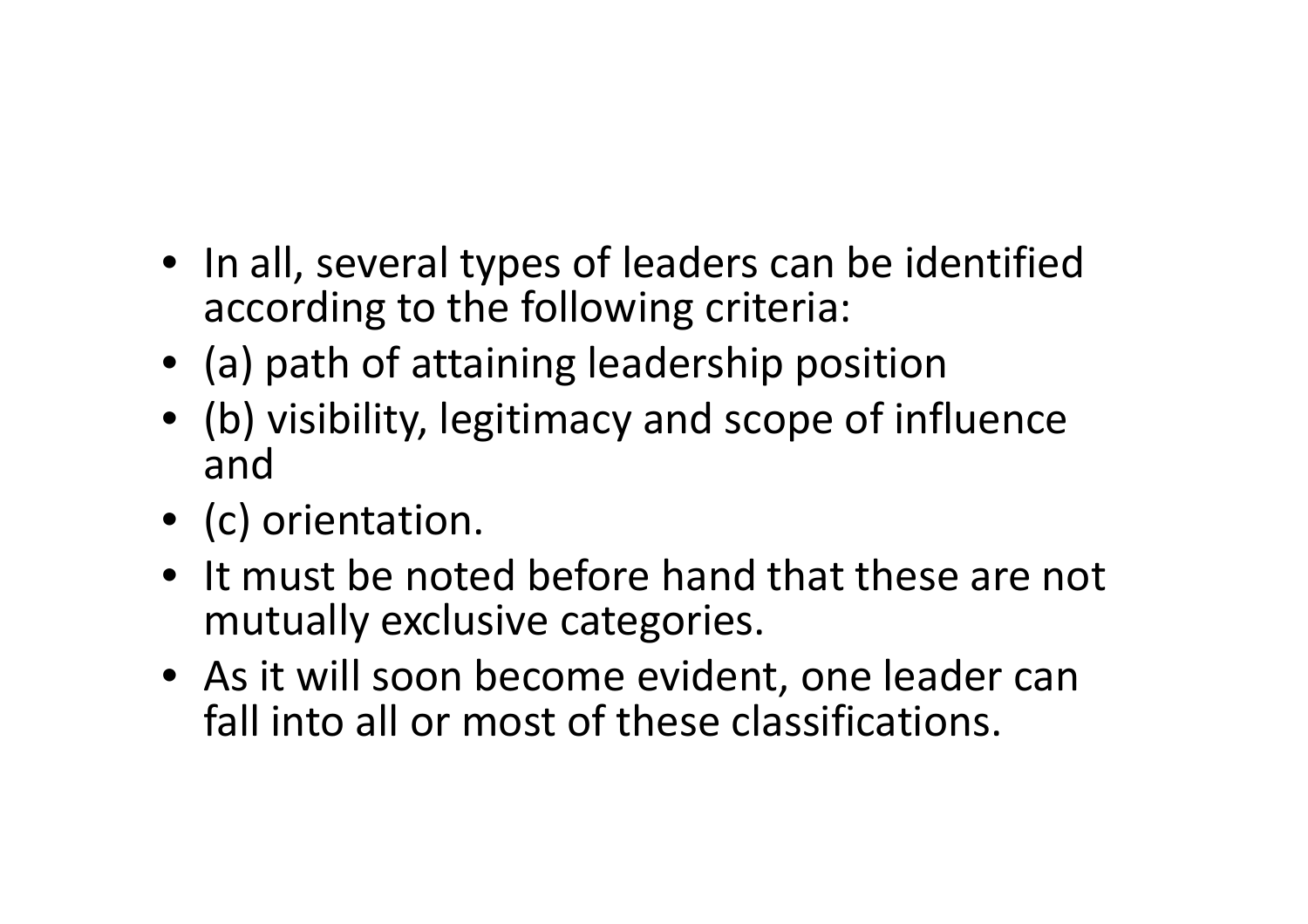# **Types of leaders by paths of leadership**

- *Situational leadership*: this refers to one who foresees a crisis or the needs of a group and takes initiative in either rectifying the situationor mobilizing others to meet such a situation.
- This is why some people have argued that leaders are no born $^1$  but made by situations.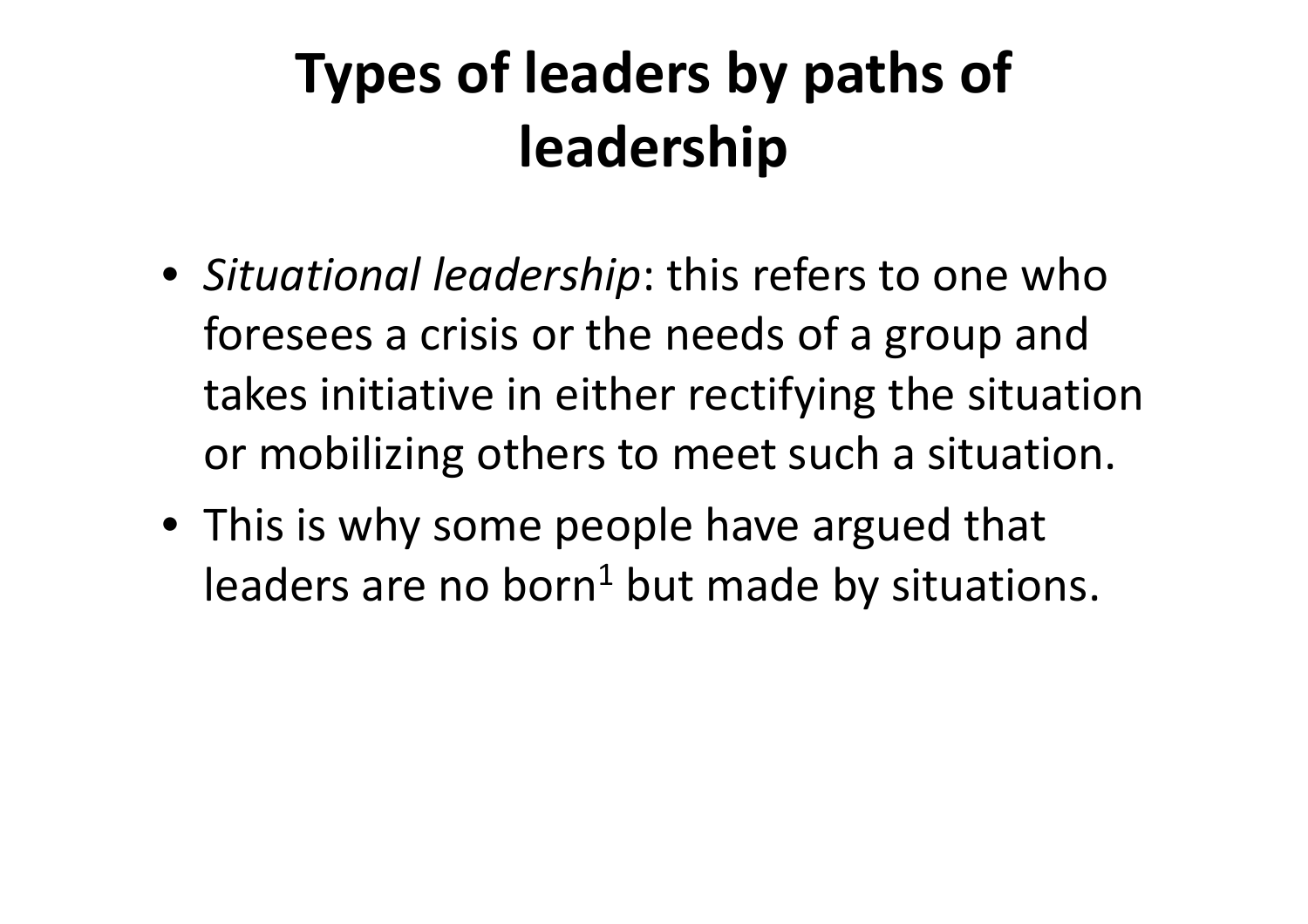- *Dictatorial Leader:* generally when a situation brings up a leader, there is the tendency for this individual to either feel that he has the obligation to remain at the head to watch over the interest of that group perpetually irrespective of their wishes, or that the only befitting gratitude which the group which he has helped could render him is to allow him rule over them.
- Gouldner A.W. (ed), *Studies in Leadership.* New York: Harper & Brothers 1950. P. 21:, Also see Borgatta, E.F. *et al.,* "Some Findings Relevant to the Great Man Theory of leadership". *American Sociological review* 19. No 6 (Dec. 1954): 755-756: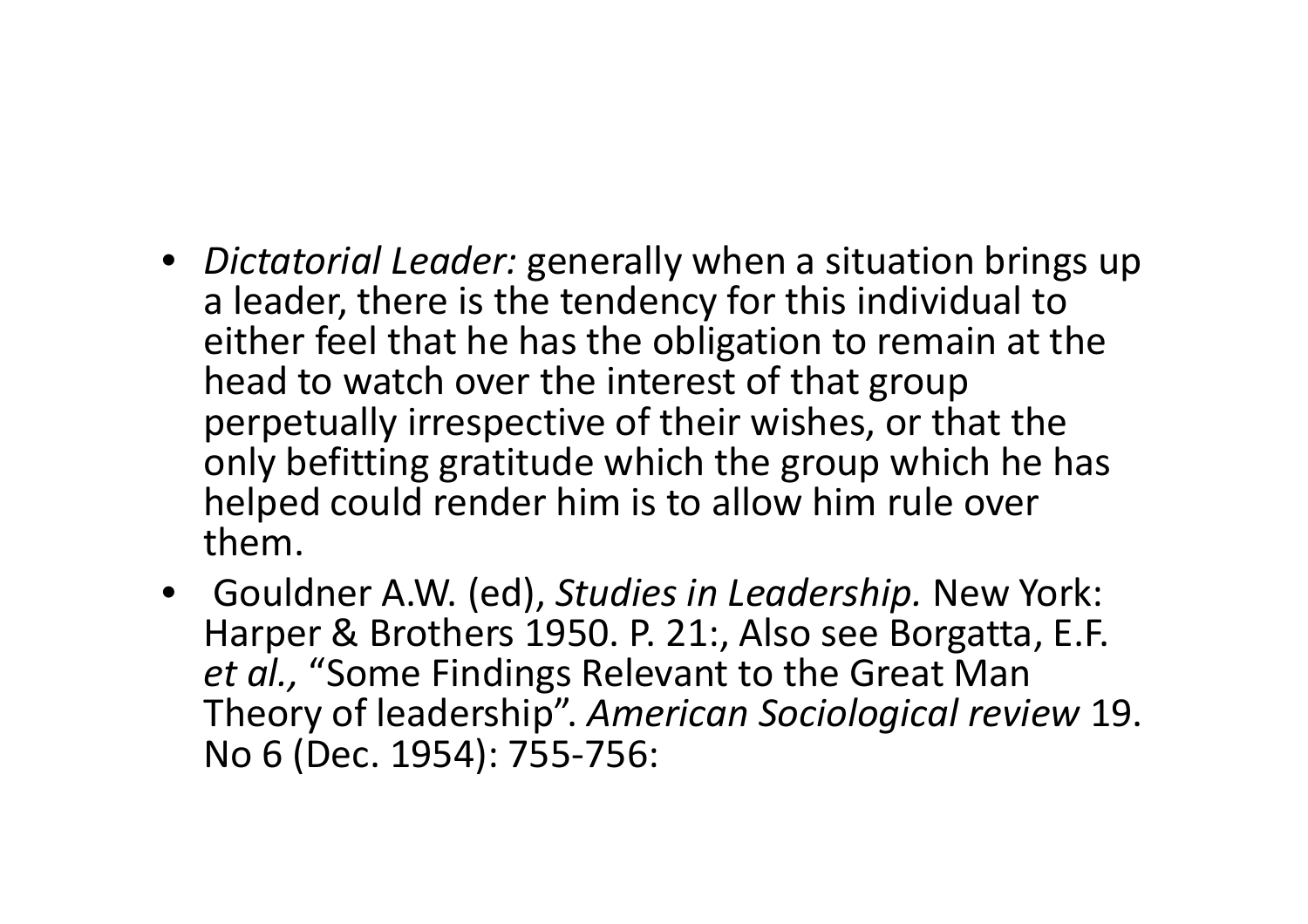- *Traditional or Hereditary Leader:* This is one who is born into a heredity leadership position which accustom and tradition recognize.
- His leadership status is therefore ascribed rather than achieved. In other words, he has authority by virture of the tradition of the community.
- In fact case the leader becomes a mere figure head as other people are vested with the role of leading the community on his behalf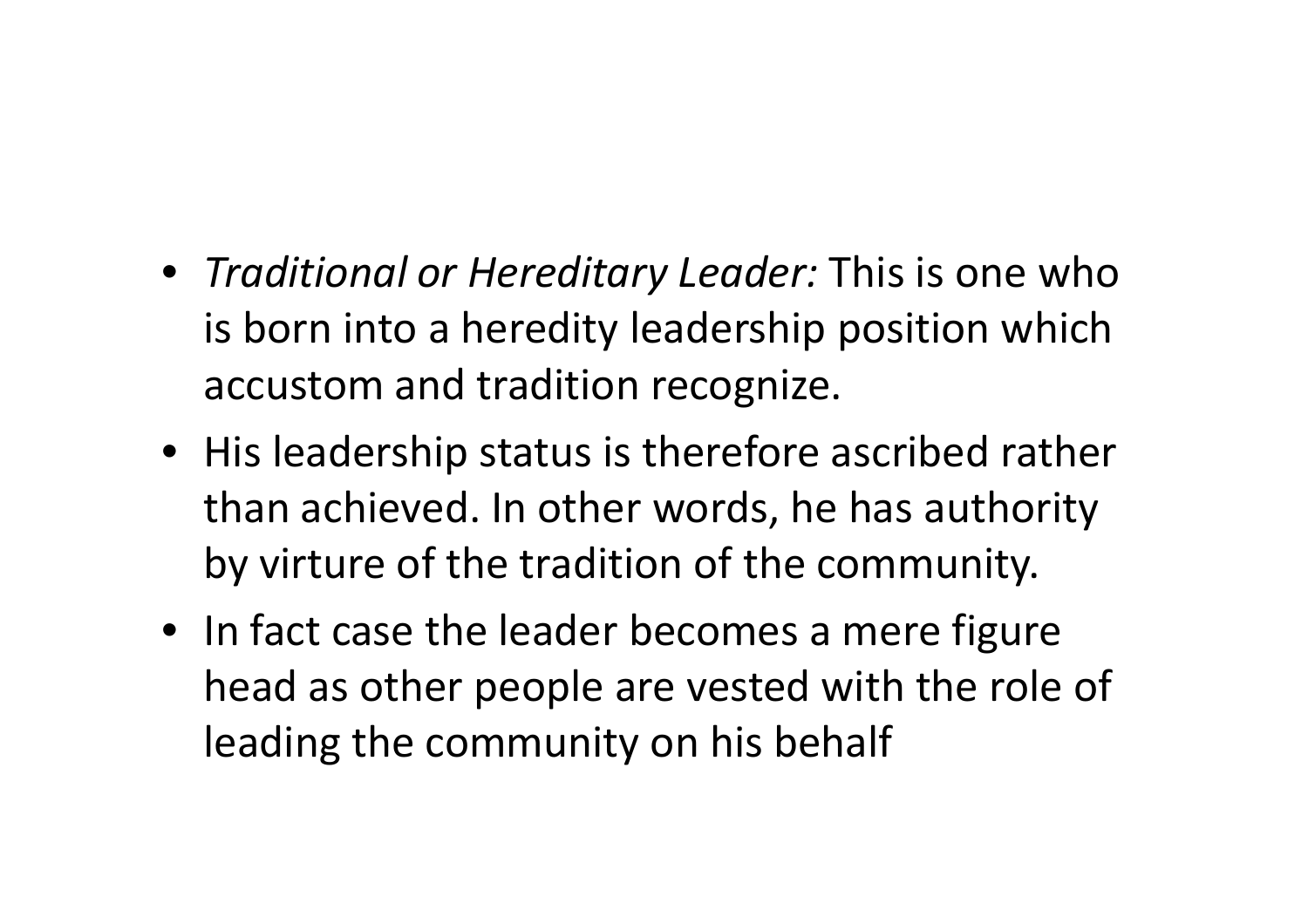- *Charismatic Leader:* The term 'charisma' means a divine or spiritual power.
- It also means a personal characterizer or quality that enables an individual to influence his fellowmen.
- A charismatic leader is therefore the type of person who has such qualities like good looks, high level of intelligence, ability to speak, fearlessness and commitment to certain ideals which when taken altogether makes people follow him almost without questioning his authority.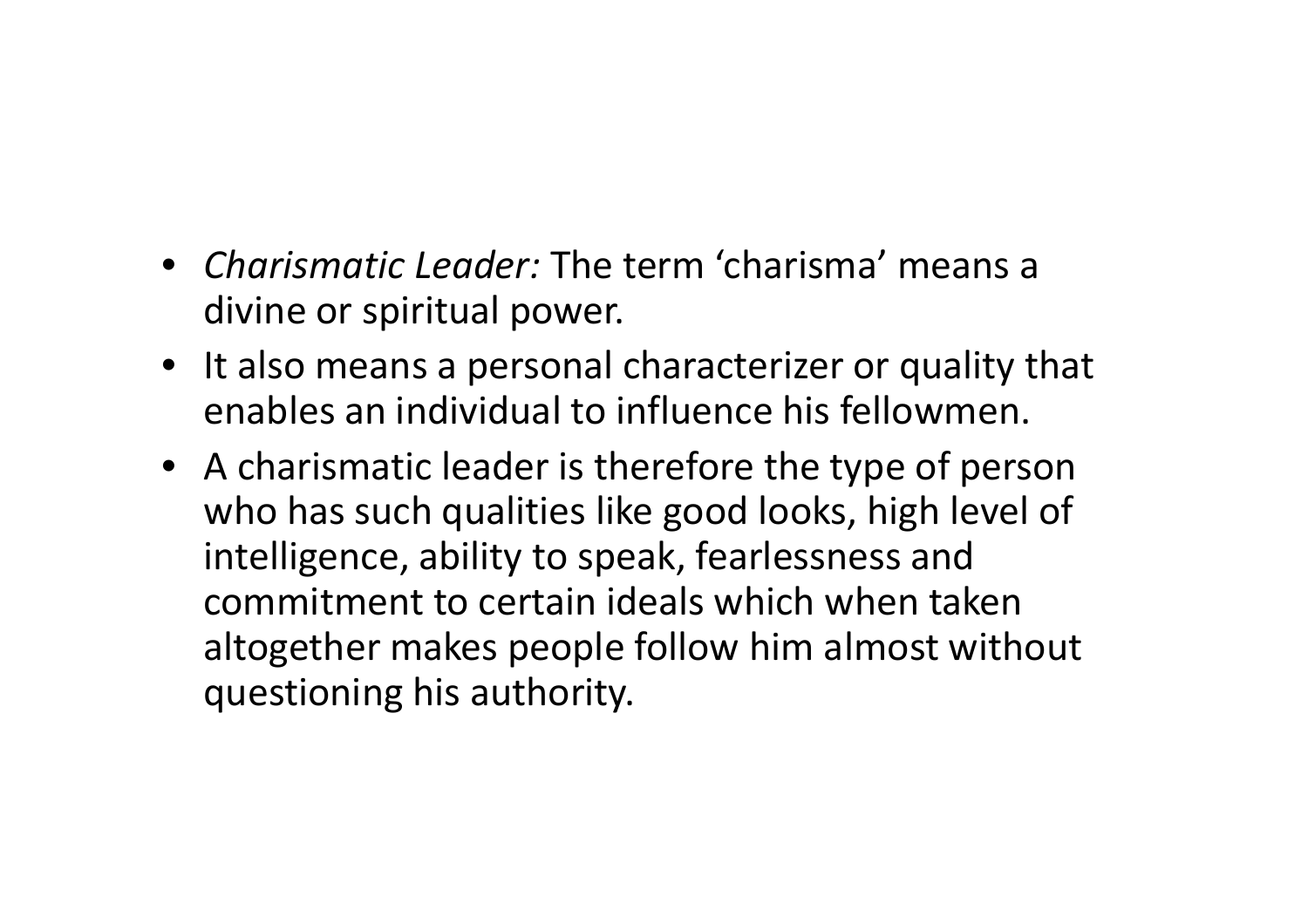- He has a more or less magical appeal to the people and they may in fact, come to regard him as their savior.
- He himself may, as time goes on, begin to feel that he has been divinely inspired to lead.
- This type of leader tends to thrive most in crisis situations where he can display or exhibit his qualities.
- A number of political leaders in Nigeria can be looked upon as charistmatic leaders.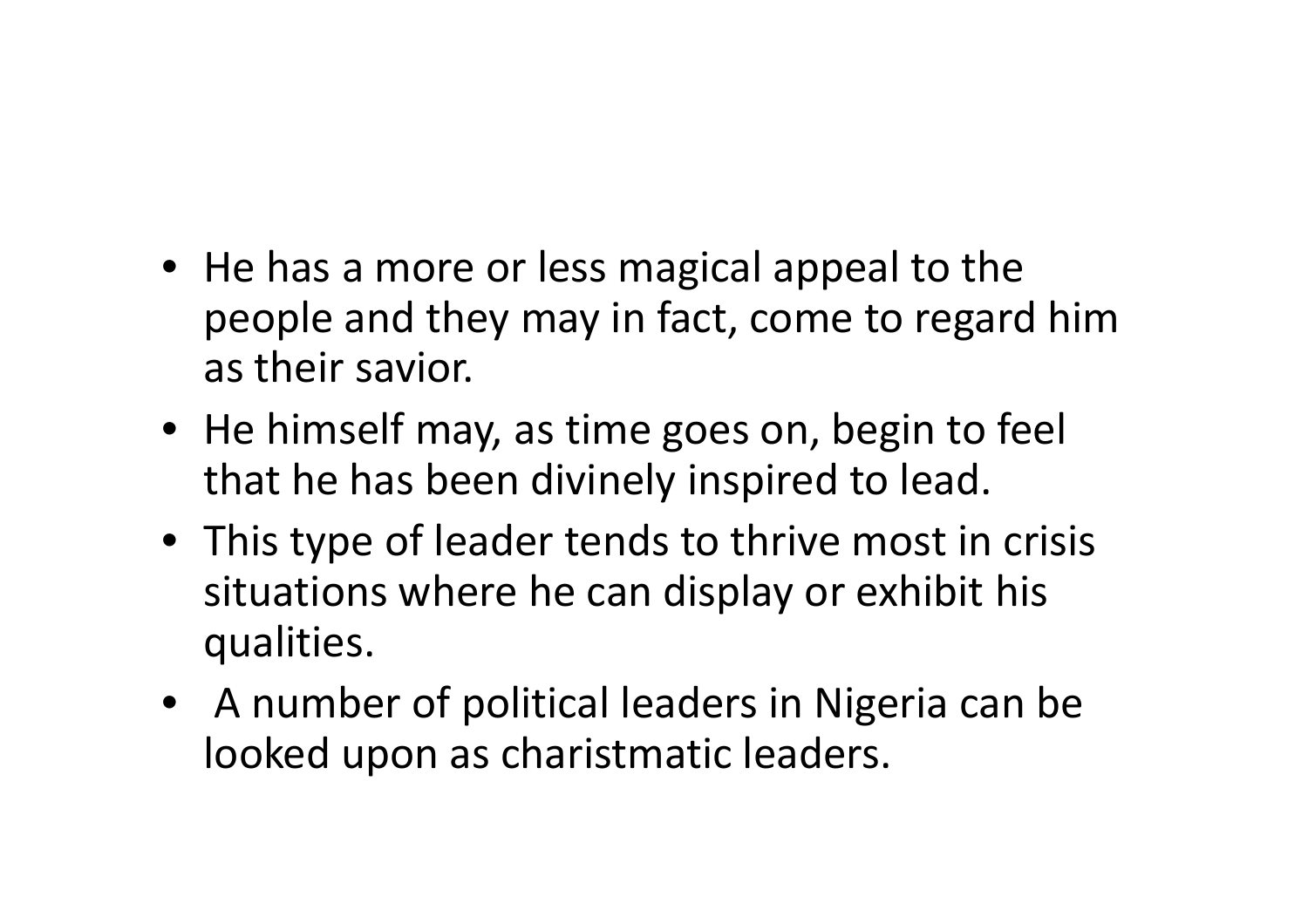# **Types of leaders by 'Visibility'. 'Legitimacy' and Scope of Influence**

- According to Bonjean and Olson, visibility of leaders refers to the extent to which such leaders are recognized as influential by leaders and non-leaders.
- This can be determined by comparing the nominations and rankings of leaders themselves with the no-
- Bonjean, C.M. amd olson, D.M., "Community Leadership: Directions of Research". *Administrative Science Quarterly* 9(Dec. 1964): 278-300.
- Minations and ranking of non-leaders. Such comparison has yielded the following types of ,eaders: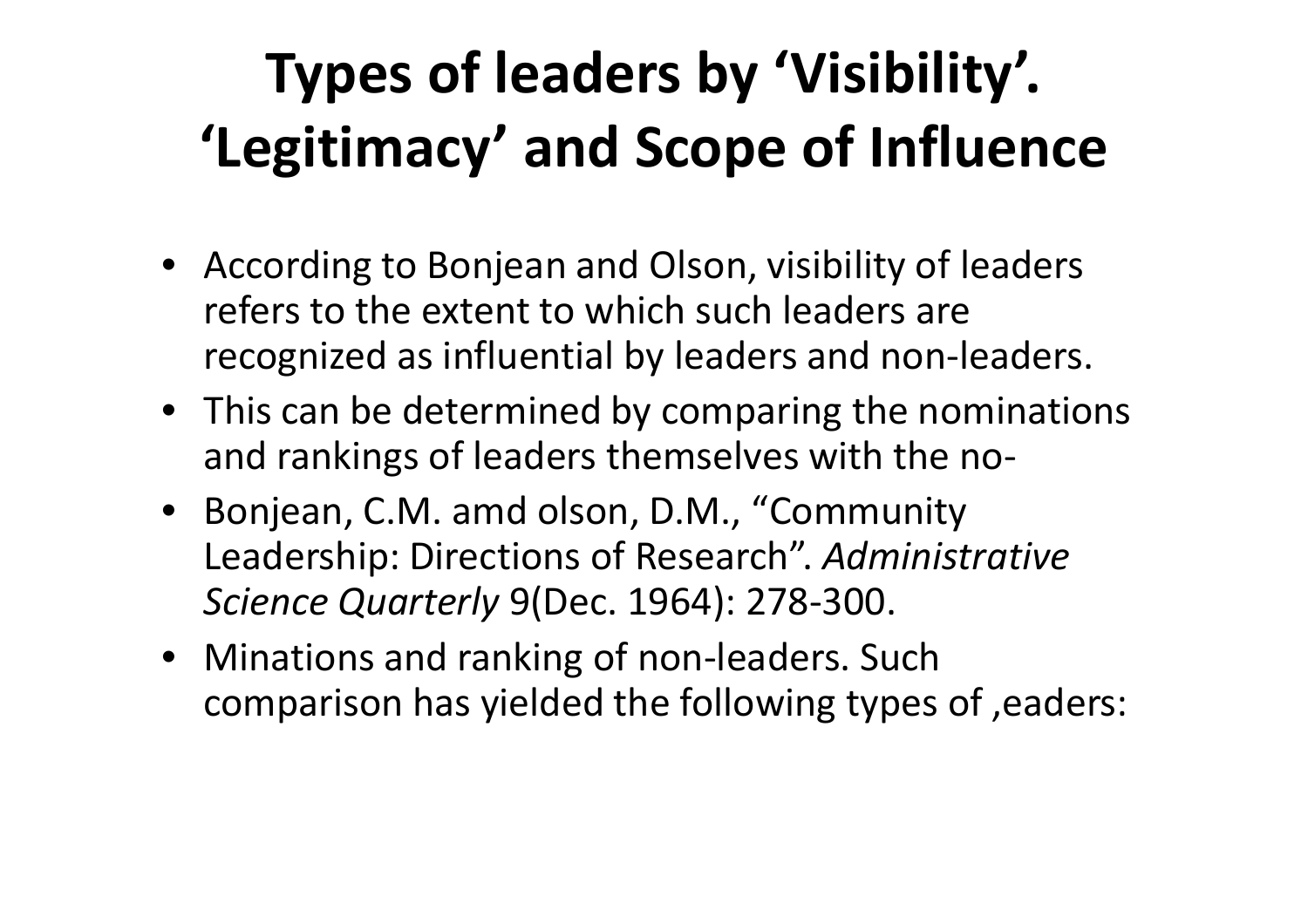- *Visible Leaders:* These are leaders assigned the same amount of power and recognition by both leaders and non-leaders.
- They play roles which are perceived and known by the community at large and are therefore 'visible'.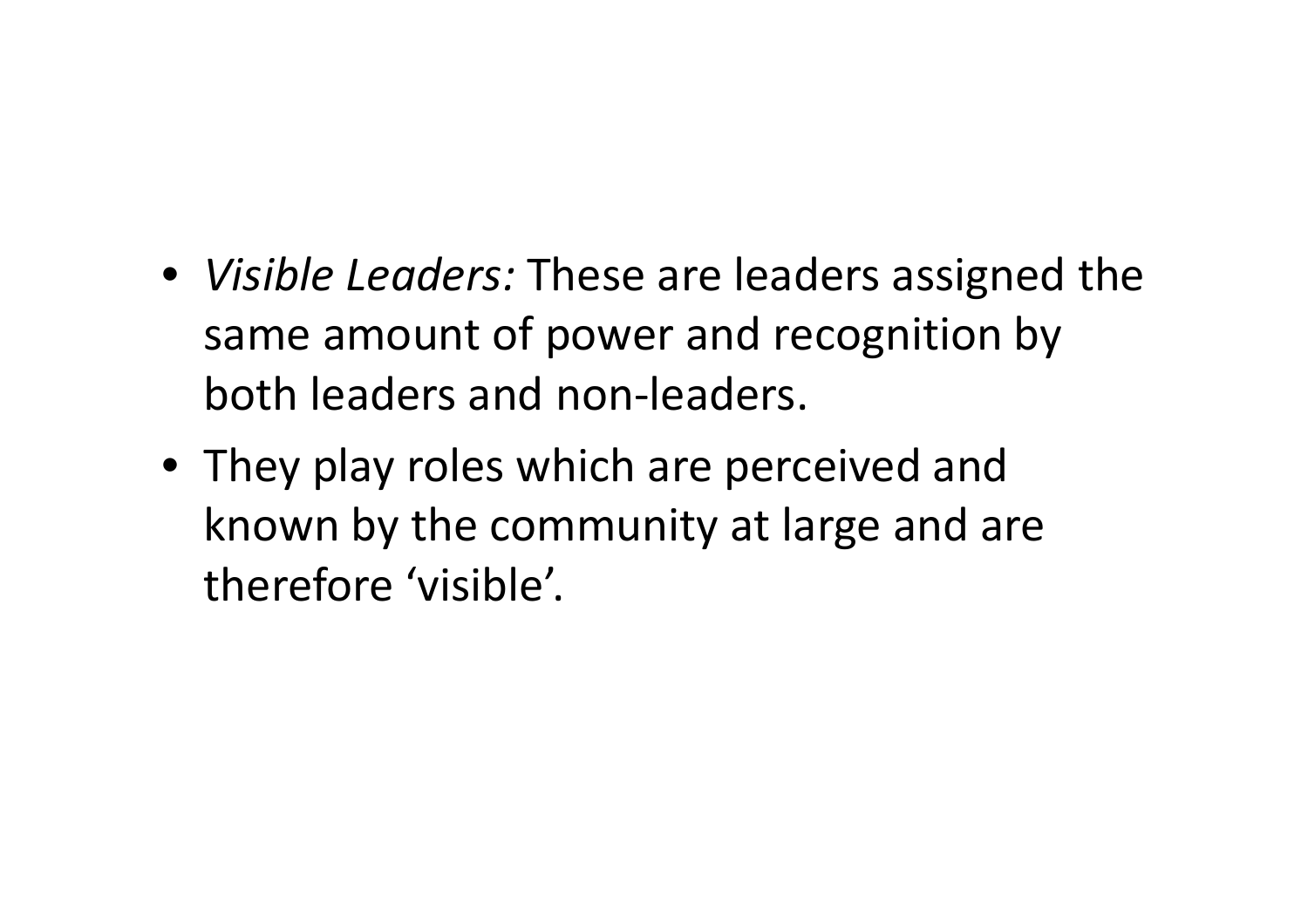- *Concealed Leaders:* These are leaders assigned more prestige by leaders than non-leaders.
- They are called 'concealed' because they have more influence within the leadership circle, and ultimately in the entire community then the community members at large realize.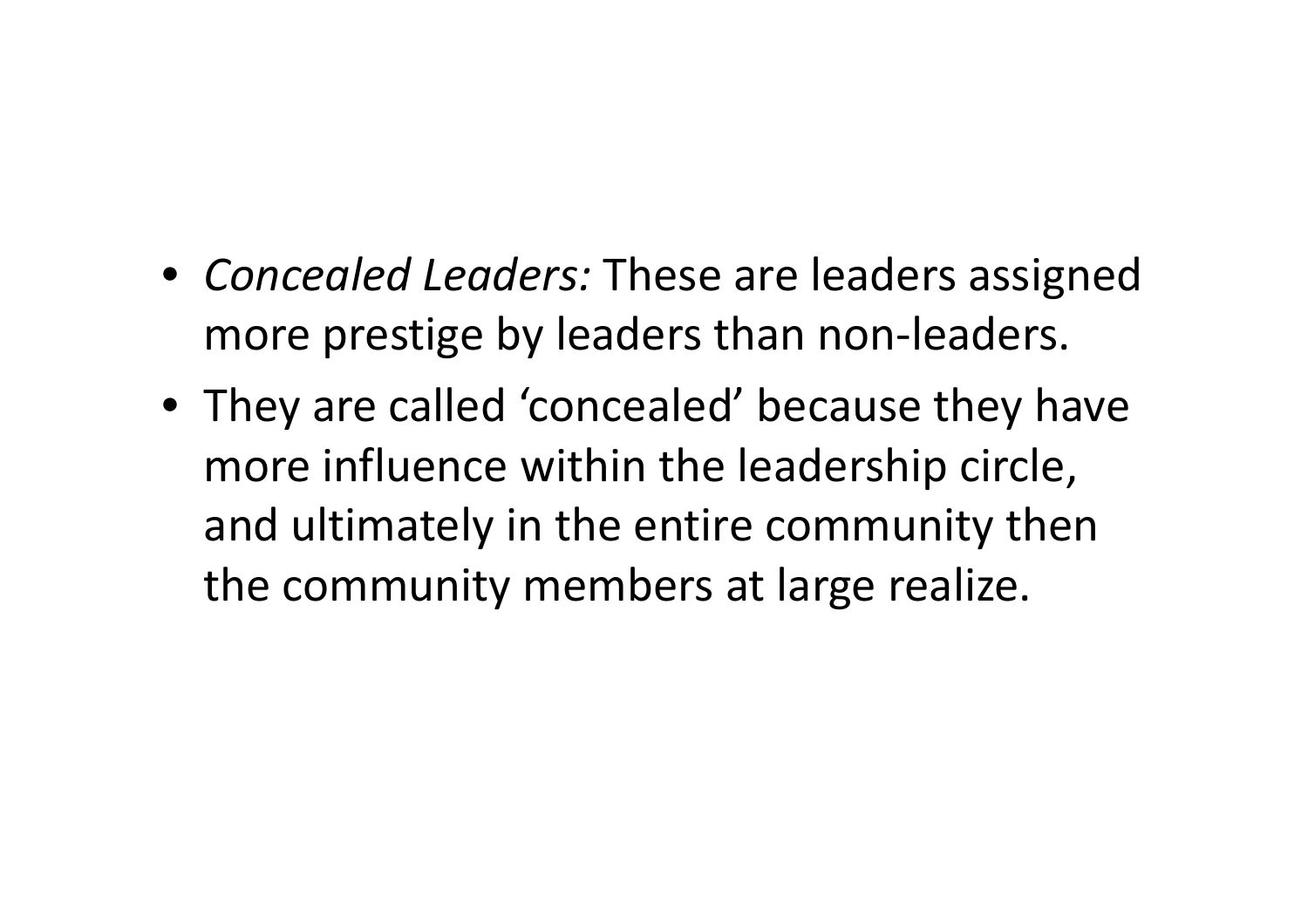- *Symbolic Leader:* These are leaders assigned more prestige by non-leaders than by leaders.
- The term "symbolic" indicates that they do not wield as much influence in the community as the masses within the community think they do.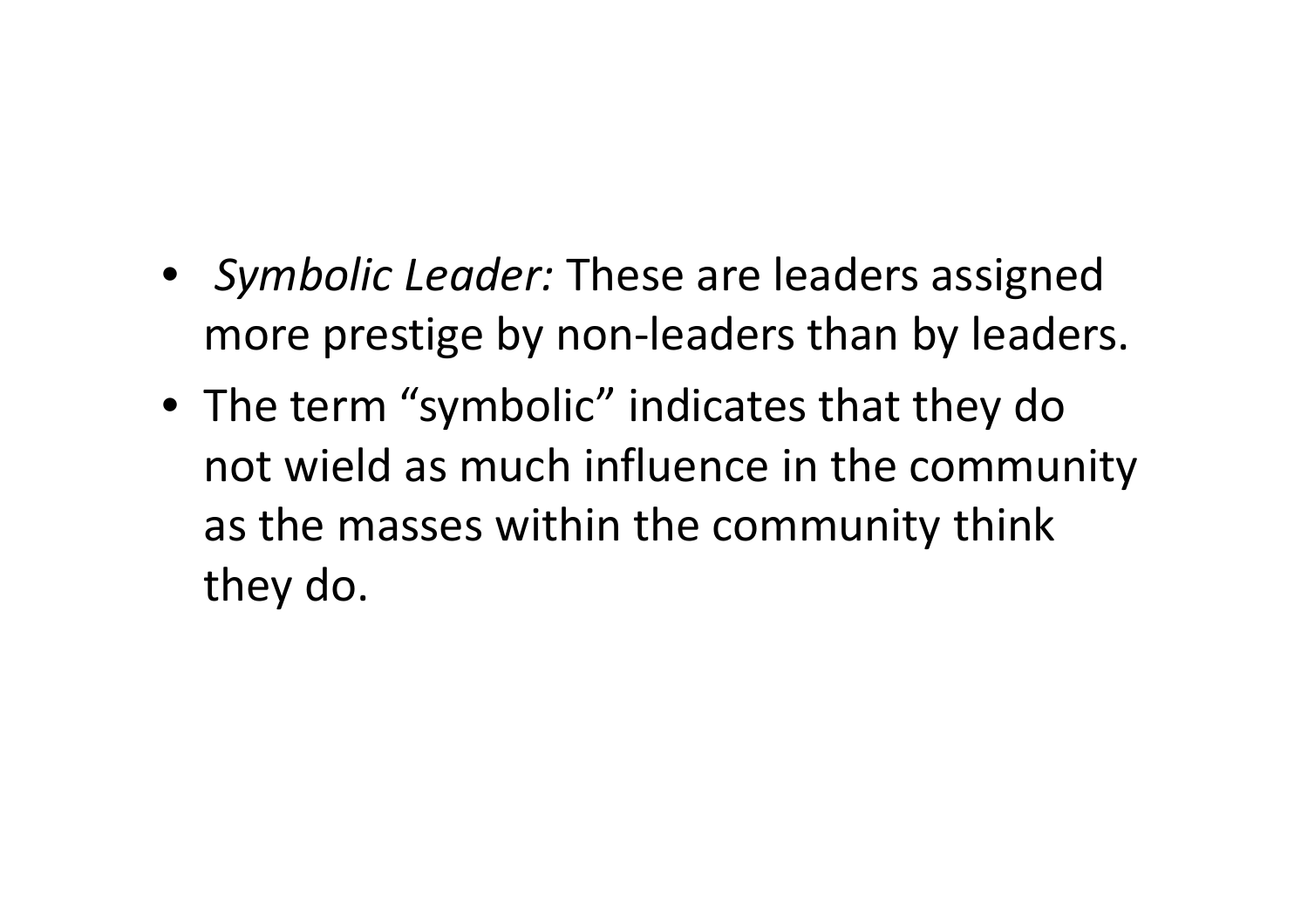- **The covert power elite is typified by:**
- Leaders who do not hold political or associational offices;
- Are not recognized by the community at large as key decision makers i.e. they are concealed leaders;
- Are active in a wide range of decision areas; and
- Do not work independently or in opposition to each other but always as a group.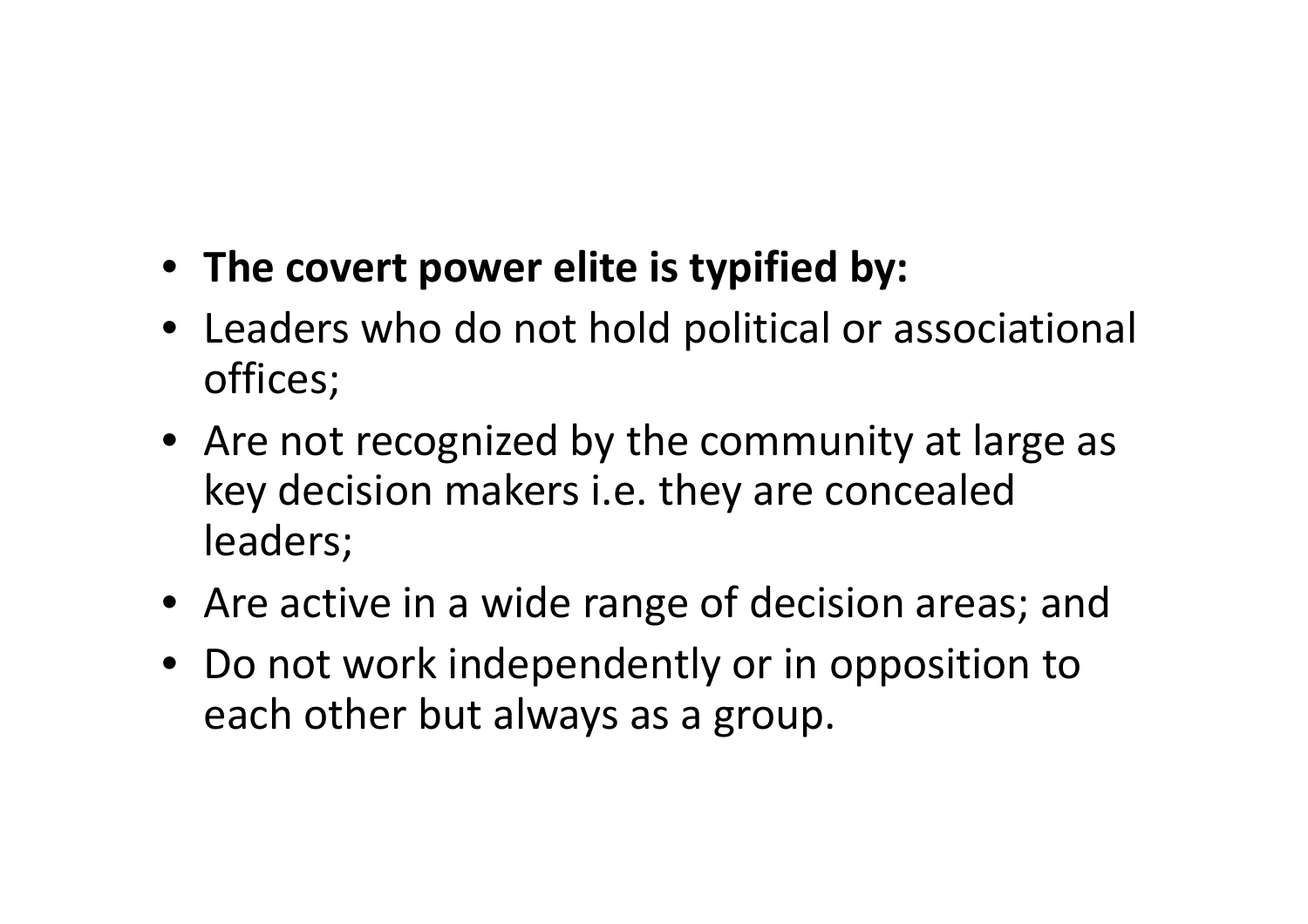## Generalists

- Generalists: are those leaders who have a rather wide scope of influence and tend to participate in a wide range of community activities.
- They belong to a number of committee and are present wherever key decisions on community matters are taken.
- The village Head might be regarded as a generalist because he seems to be the key legitimize of all community issues.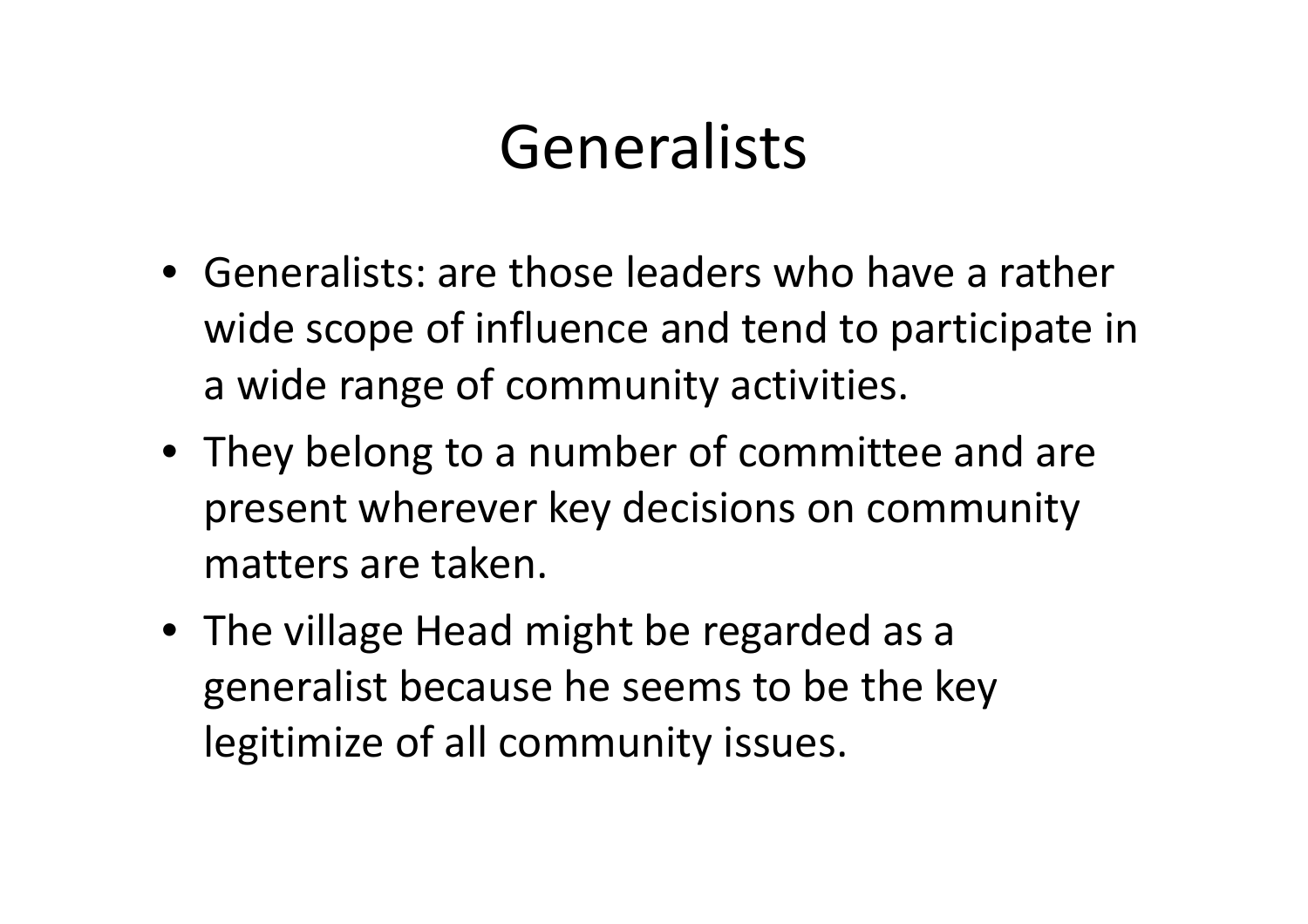# **Specialists**

- **Specialists;** Are those leaders whose interests are restricted to one or few community activities or issues.
- They tend to be professionals in specific areas and may hold specific official positions within thecommunity.
- The pastor and the village school Headmaster may be regarded as specialists as they are usually consulted in matters affecting their areas of specialization and tend to be excluded from other areas particularly where they are non-natives.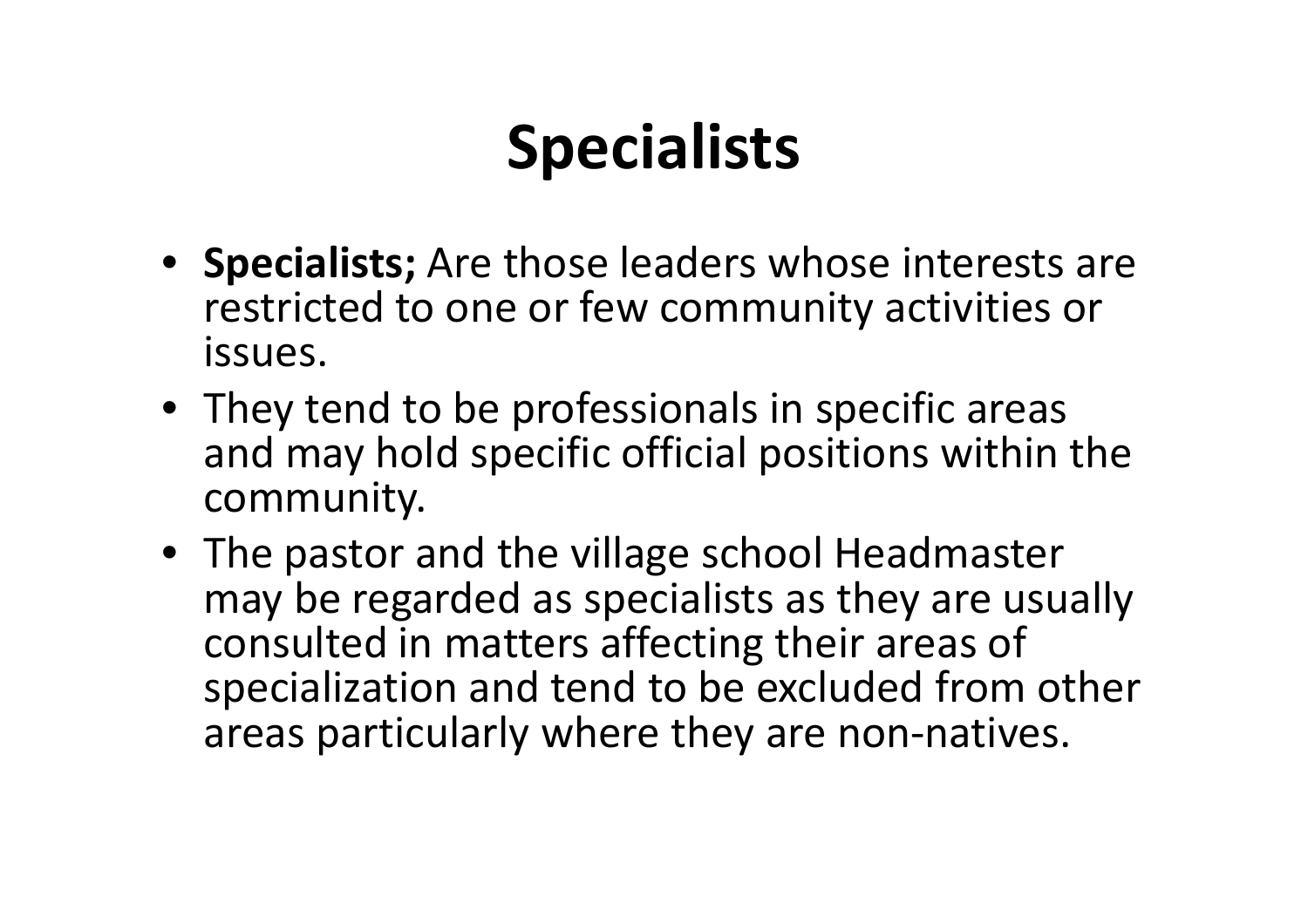#### **Types of Leaders by Orientation**

- Leaders are further classified according to whether they are cosmopolitan or local in their orientation.
- By this is meant the extent to which they are mainly interested in matters inside or outside their community.
- Robert Merton<sup>1</sup> has developed a typology for describing local and cosmopolitan leaders: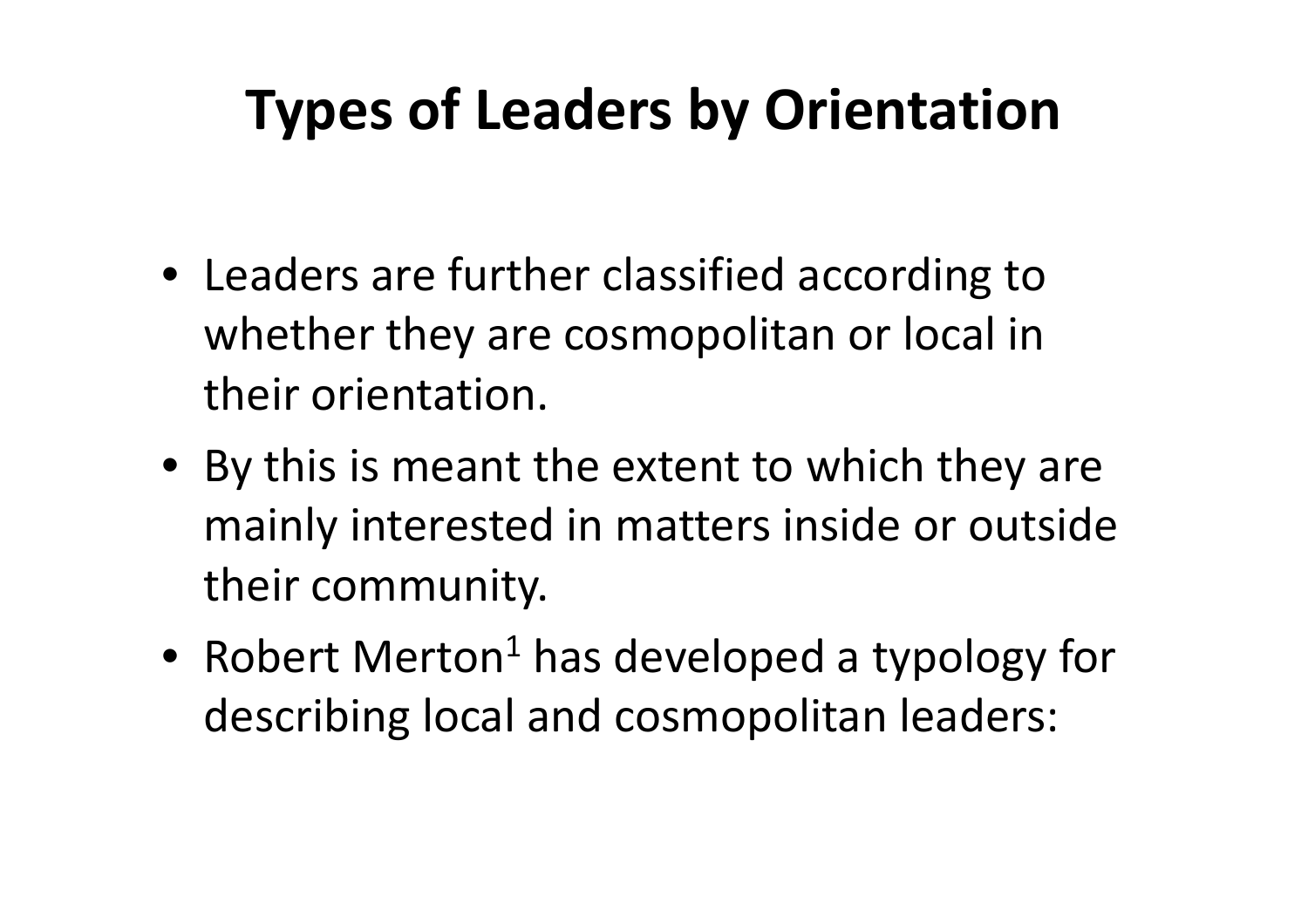- *Local Leaders*: are those whose interests care in the community and whose leadership rest on an elaborate network of personal relationships.
- They join voluntary organizations in order to make contacts; tend to read the local newspapers
- Merton, R. K., *Social Theory and Structure*. New York: The Free Press, 1957.p.419.
- Mainly. Their influence depends on whom rather than what they know.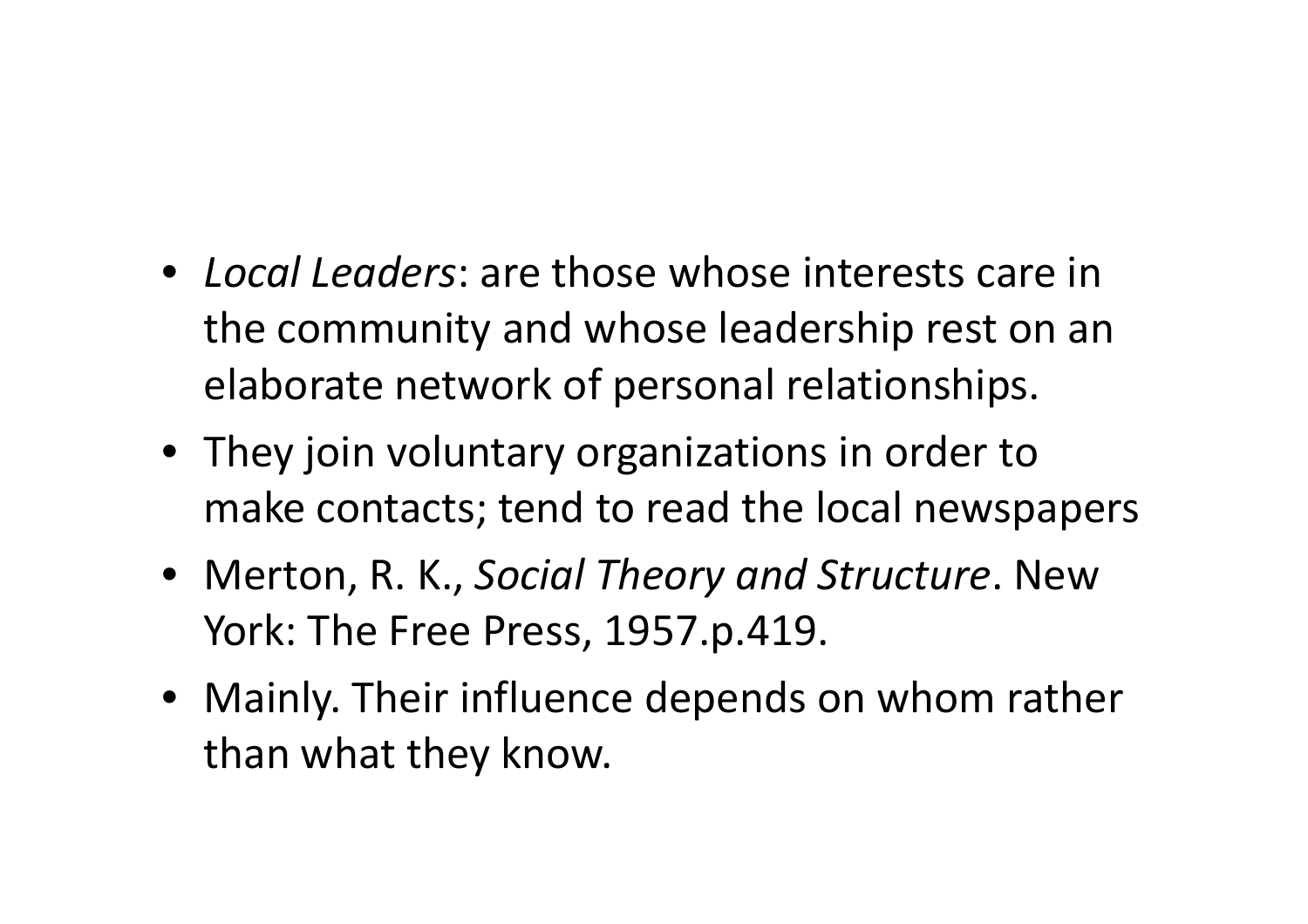- *Cosmopolitan* Leaders are those leaders whose interests are broader than their local communities.
- They function on behalf of their communities because they are able to transcend their giving limits.
- They tend to use organization membership to improve and exhibit their skills and knowledge.
- They may not hold political offices.
- They read to keep up with developments generally andfor self improvement.
- Their influence therefore rests on what they know and can do rather than on whom they know.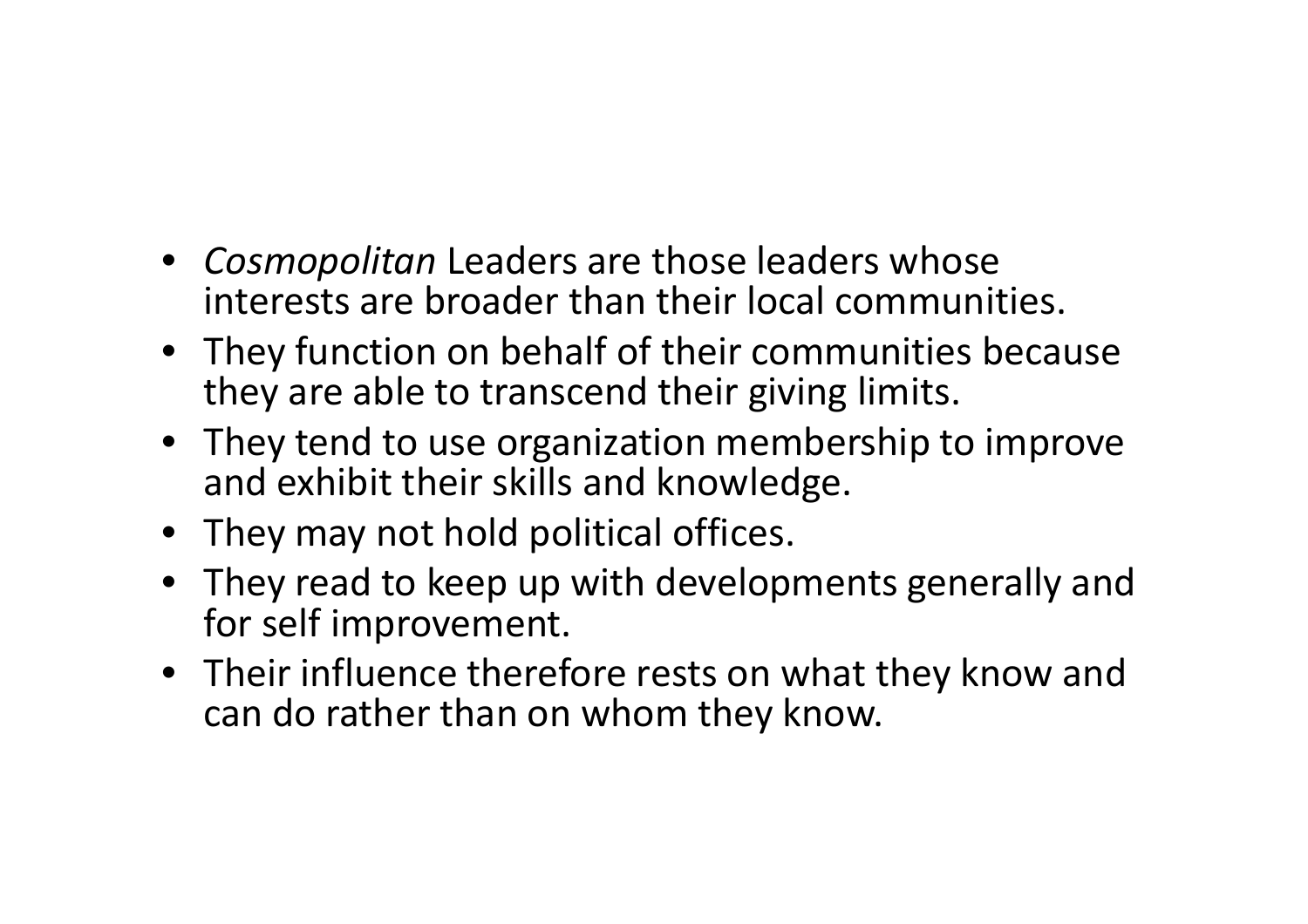#### **Lay Leaders**

• The opposite of 'professional leader' is 'lay leader'. Curtis Trent<sup>1</sup> has said that for practical purposes lay leaders can further be divided into 'action leaders' and 'opinion leaders'.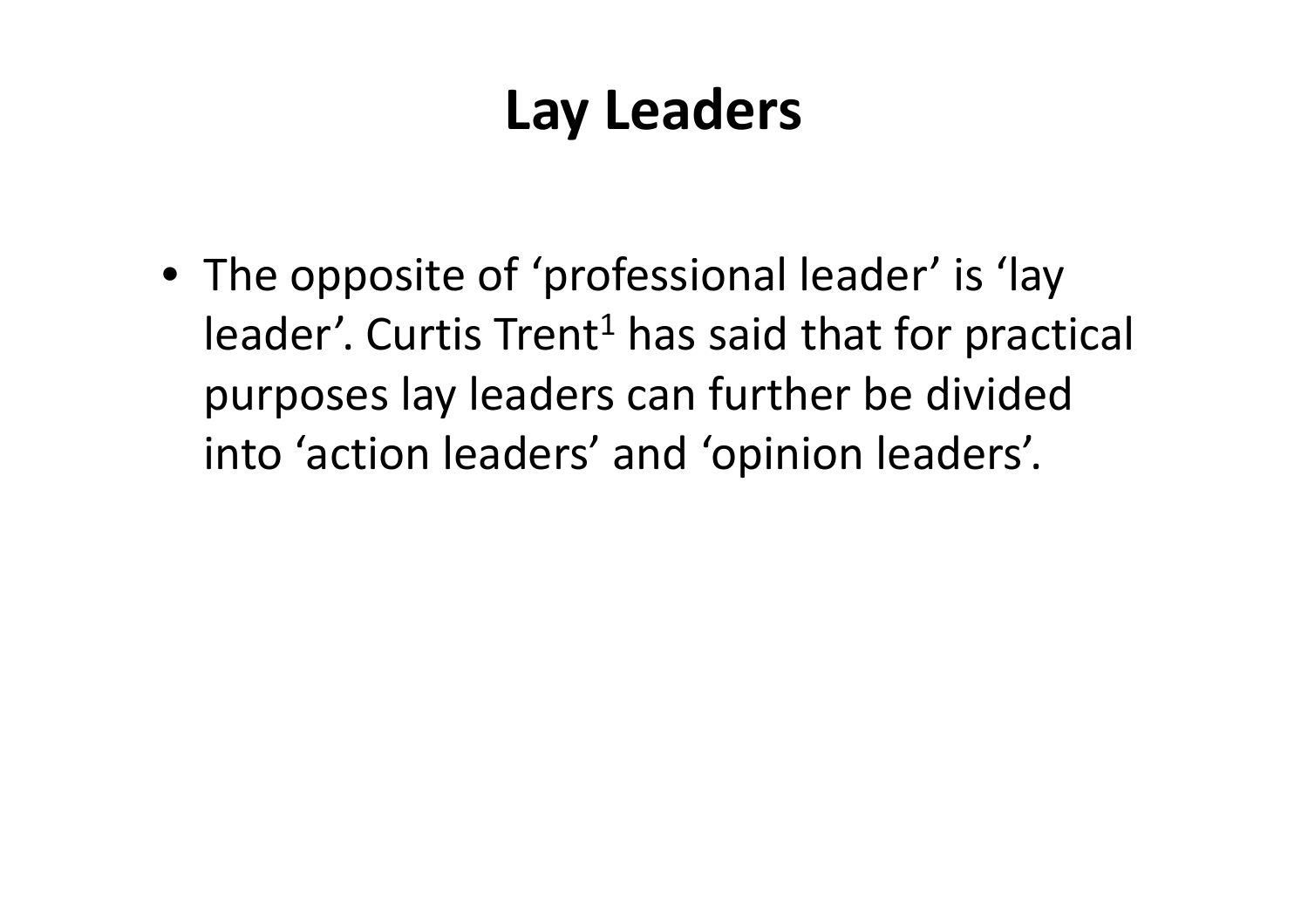- *Action Leaders* are all lay people actively involved in the planning, execution and/or evaluation of community programmes.
- They may take active part in the organization of the community as volunteer subject-matter specialists teaching specific subjects to others, as activity leaders, as programme planners, councilors or committee members.
- They are those sought after by community workers for training and active involvement in community programmes.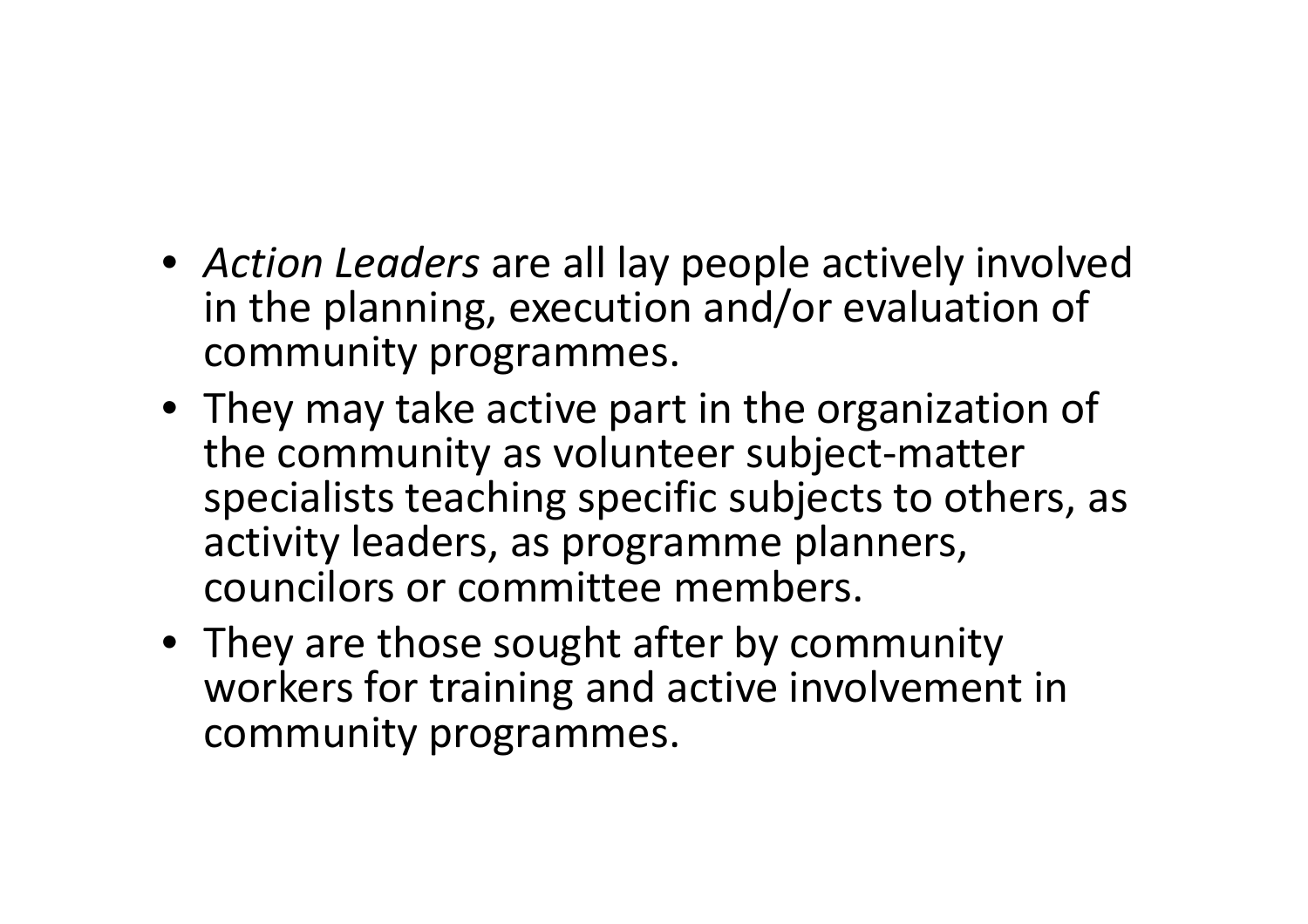- *Opinion Leaders* are all lay people who by virtue of their social positions, age, education, family background, wealth, prestige, or political contacts, influence opinions on most action programmes initiated in the community.
- They represent the power structure of the community and may either hold formal positions or offices or be informal leaders holding no official posts.
- They are therefore important to be identified for the sake of giving formal approval or legitimation to action programme within the community.
- Trent, C., "Lay Leadership" in H.C Sanders (ed.), The cooperative Extension Service. Englewood Cliffs N. J;. Prentice-Hall, Inc., 1966. pp. 315 – 330.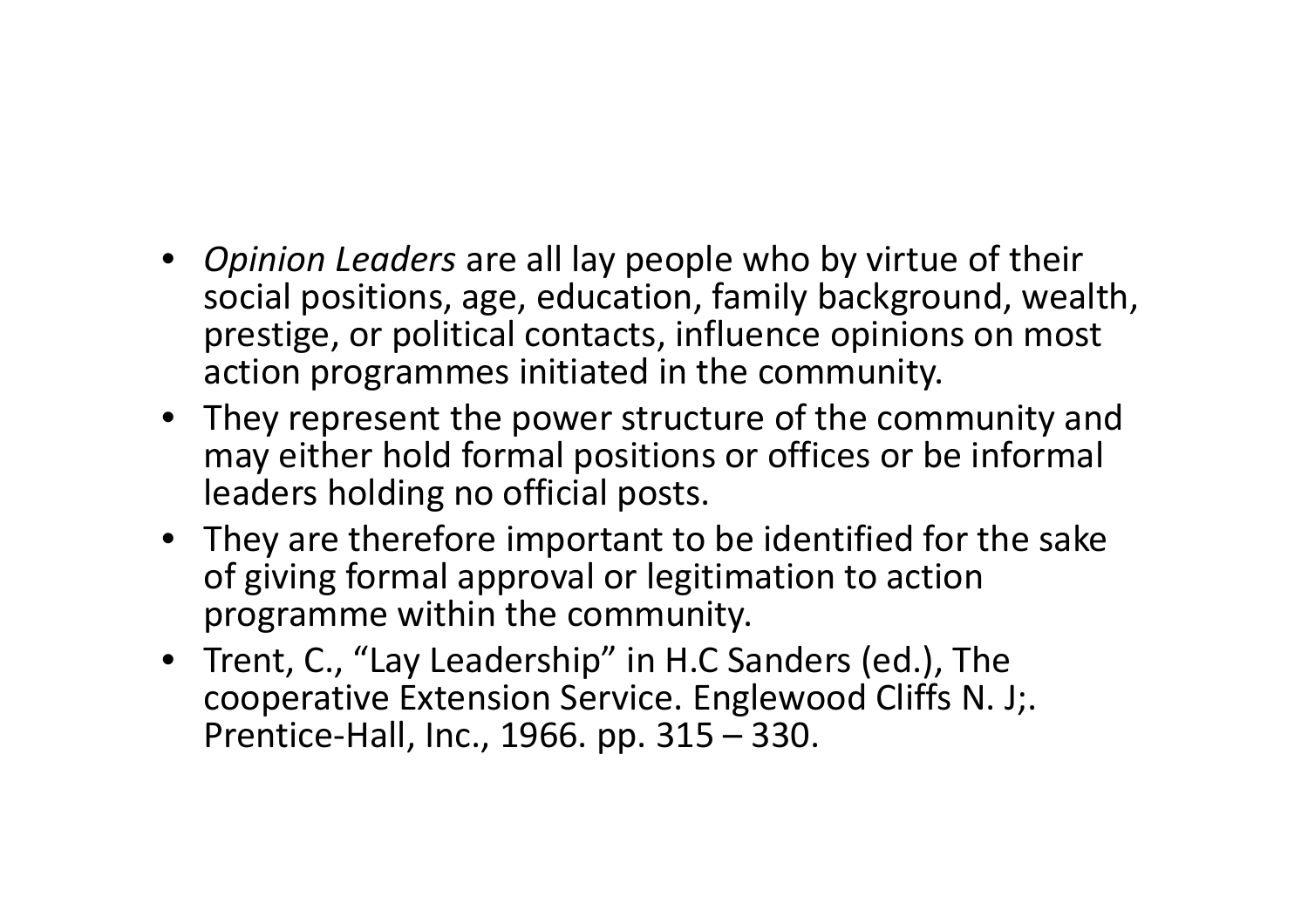# **LEADERS' BASES OF POWER AND INFLUENCE**

- That leadership involves the ability to influence, direct or control others means that leadership involves the use of power.
- The leader must have a recognized power the source of which may be within or outside the group led. When his power is from the group this is spontaneously accorded him by his followers whereas where the source of power is located externally there may be some elements of coercion.
- Power s the ability to exact compliance or the ability to execute one's will irrespective of opposition. Cartwright and Zander<sup>1</sup> have identified five bases of power of a group leader.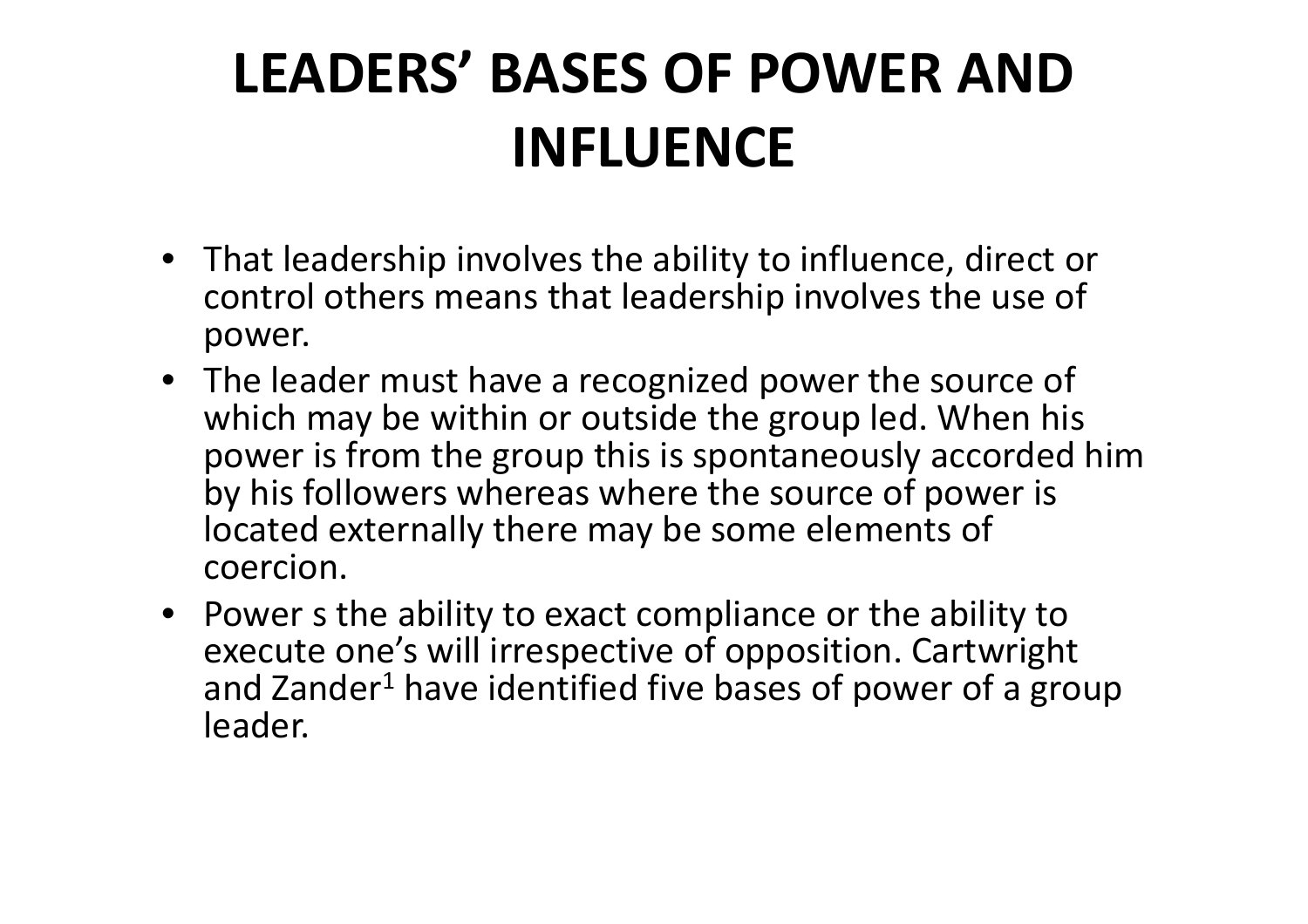- $\bullet$ These include
- $\bullet$  (a) Reward power which derives from the belief on the part of the followers that they will be rewarded in some way for complying. In this instance power is exercised effectively whenever one party cannot get elsewhere;
- (b) Coercive in punishment;
- (c) Expert power. In this case when a person is evaluated to have needed knowledge, information or skill which cannot be obtained readily elsewhere, that person holds expert power over the group. The rain doctor, the Diviner and other local experts claim this source of power. (
- d) Referent Power. This is the power the leader has as a result of his having qualities which the group members like, admire and want to identify with him.
- (e) Legitimate Power. This derives from th office or official position which the individual occupies and which gives him the right to control the individuals ad equally compels others to do their work.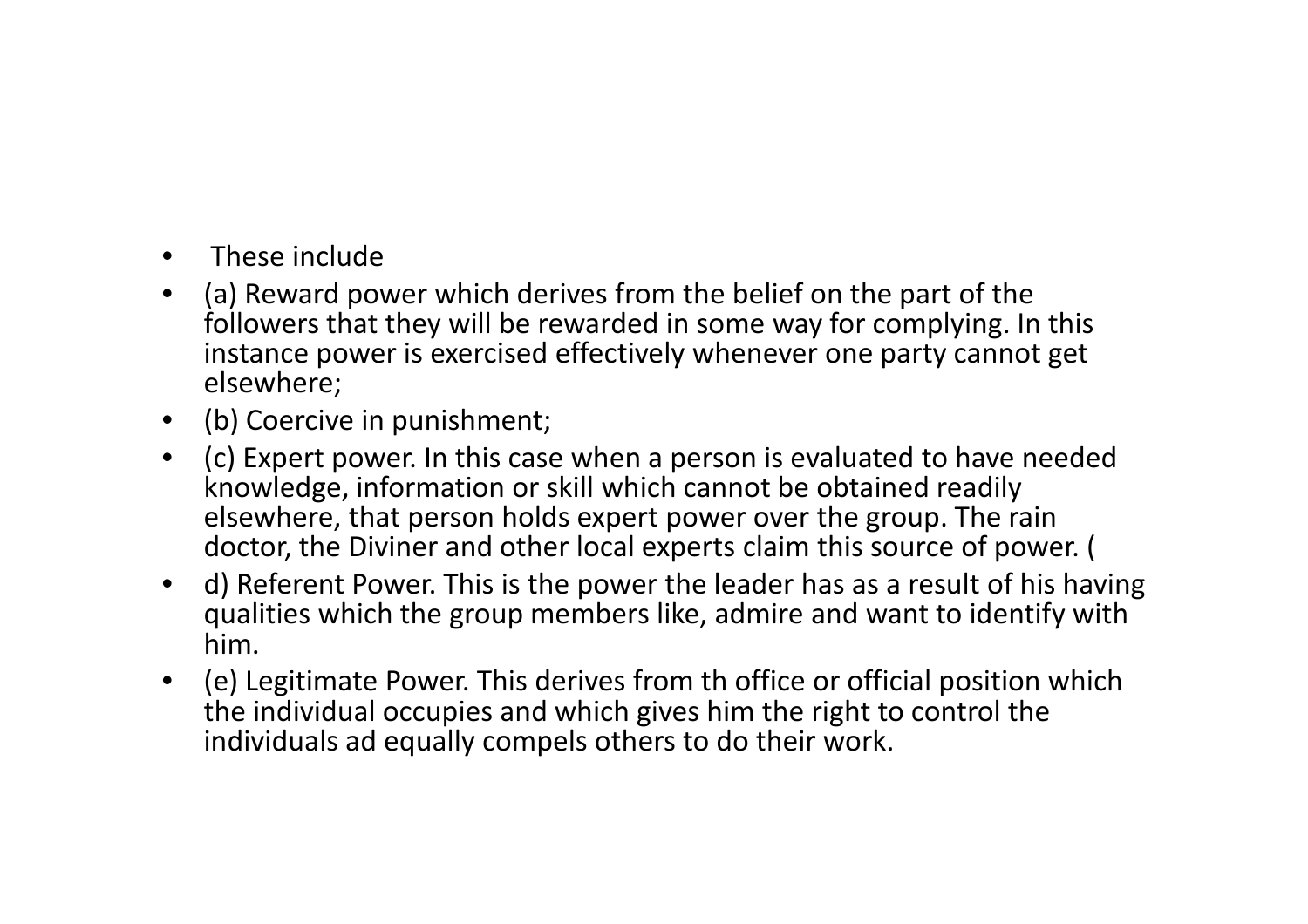- *Official position*: this may be elected, appointed or earned office within the political structure.
- The village headship is an official position for instance.
- It usually grants the incumbent a certain minimum of functions and responsibilities which enable him to become involved in and affect the outcomes of community issues more readily than other actors in the community's political structure.
- It provides access to knowledge and information, popularity, friendship, development of skills the expectation of activity and the legitimation of attempts to exercise influence by others.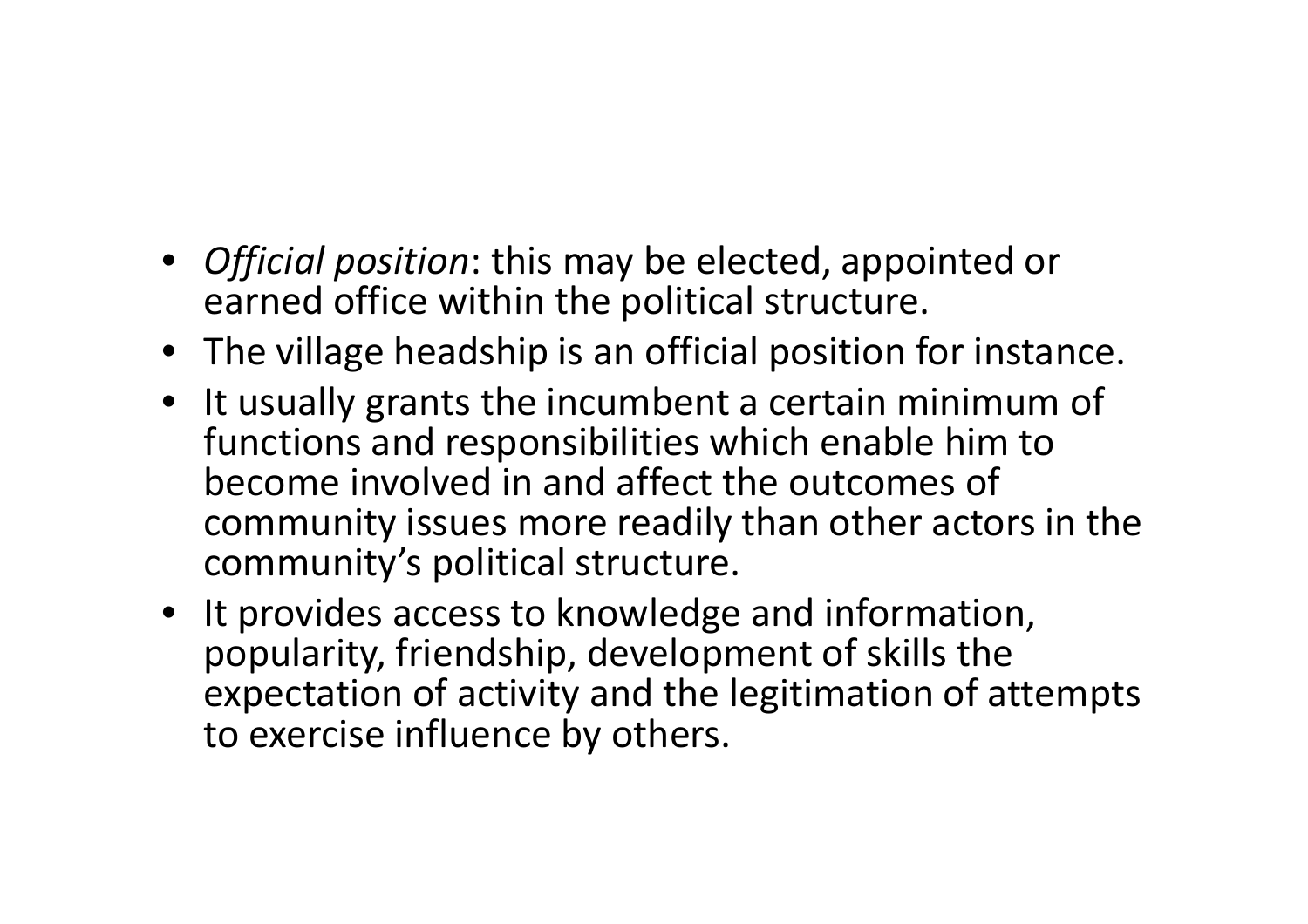- *Financial control*: Economic base such as control over money, credit, jobs and other resources or essential services is a recognized strong basis of influence.
- People who are rich may also enhance their influencewithin the community by donating generously to community programmes.
- In most parts of Nigeria today, they may even purchase traditional titles thereby warming themselves up into the power structure of the community.
- When these types of people have featured repeatedly in community issues, they may later be regarded as being indispensable.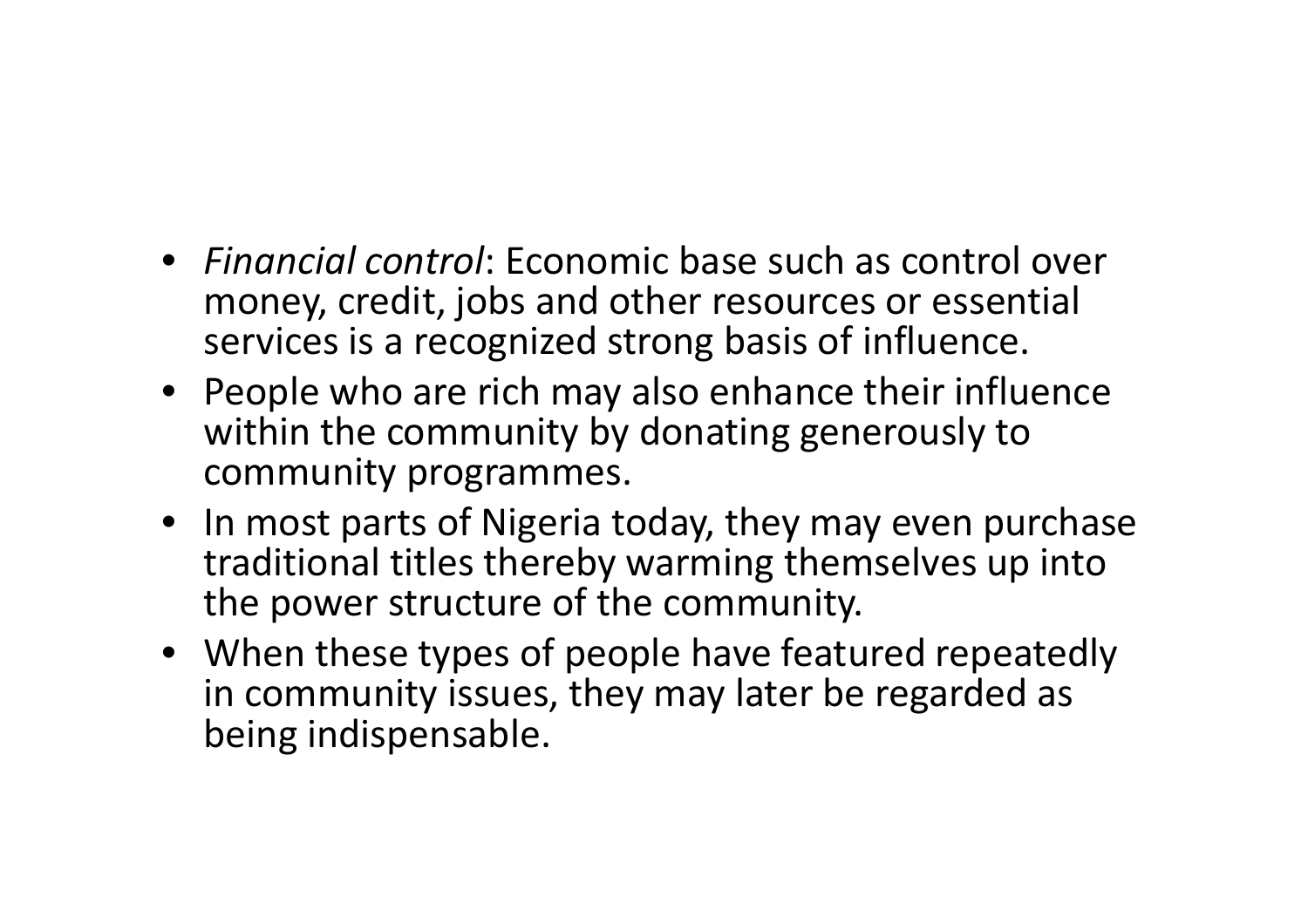- *Organizational influence*: This derives from one's ability or potential ability to mobilize and organize others into active groups.
- It also derives from participation in organizations and perhaps holding positions within such organizations.
- Most community issues are crystallized in voluntary formal and informal organizations hence people who are active in such organizations are bound to weild considerable influence within the community.
- Moss, G.M., "An analysis of community leaders' orientations towards adult education". Unpublished Ph. D Thesis, University of Wisconsin, Madison, 1970, pp. 89-93.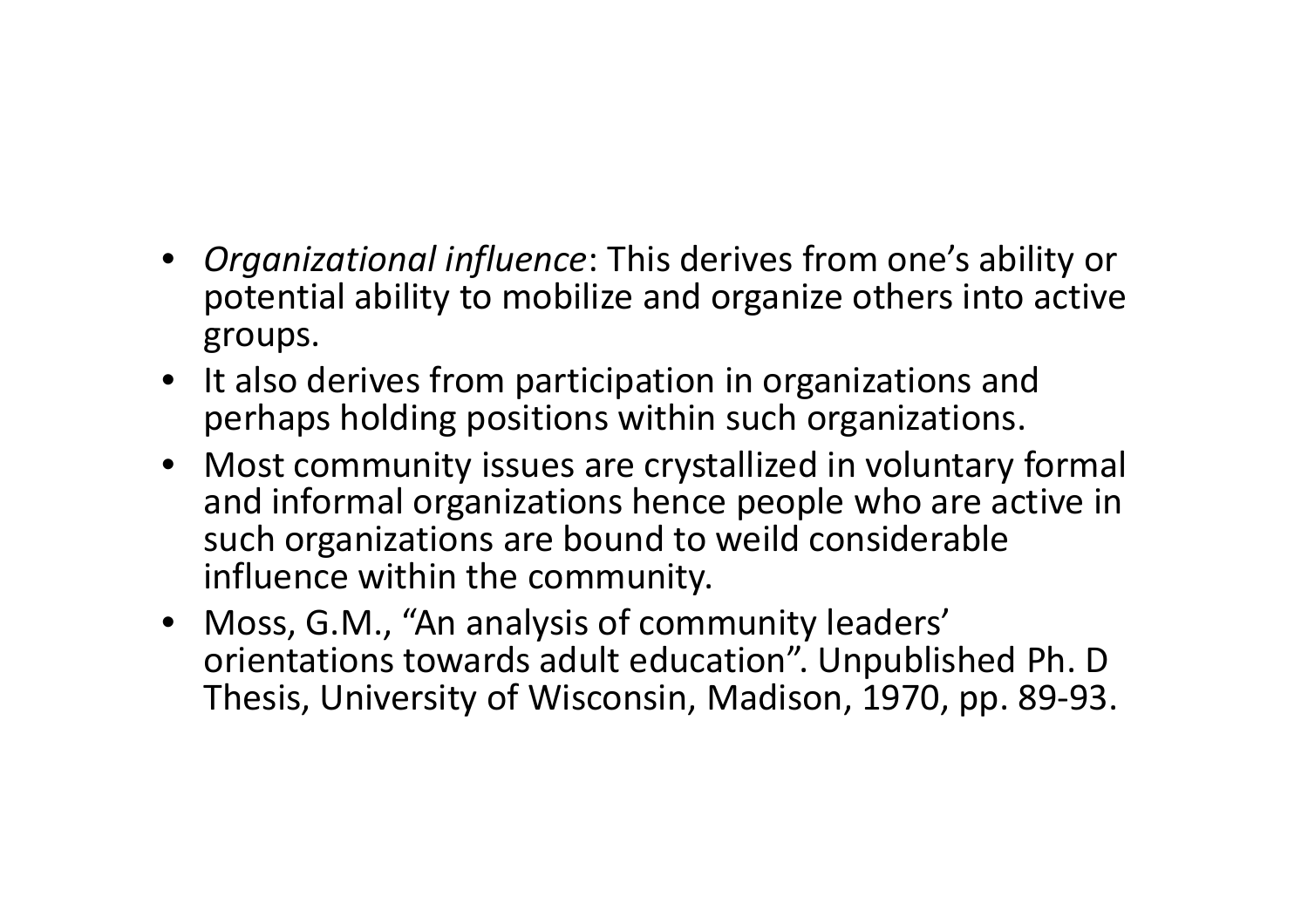- *Knowledge or Expertness*: this may be related to official position but it involves the possession of particular knowledge or skills above others in the group.
- Gibb<sup>1</sup> has in his study concluded that a person does not become a leader solely by virtue of any particular pattern of personality traits, but by the possession of any attribute that by virtue of its relevance to thesituation and its situationally determined evaluation by other group members, establishes a relation of leadingand following.
- The Diviner's status and prestige for instance, are based on his ability to 'see' what others cannot see.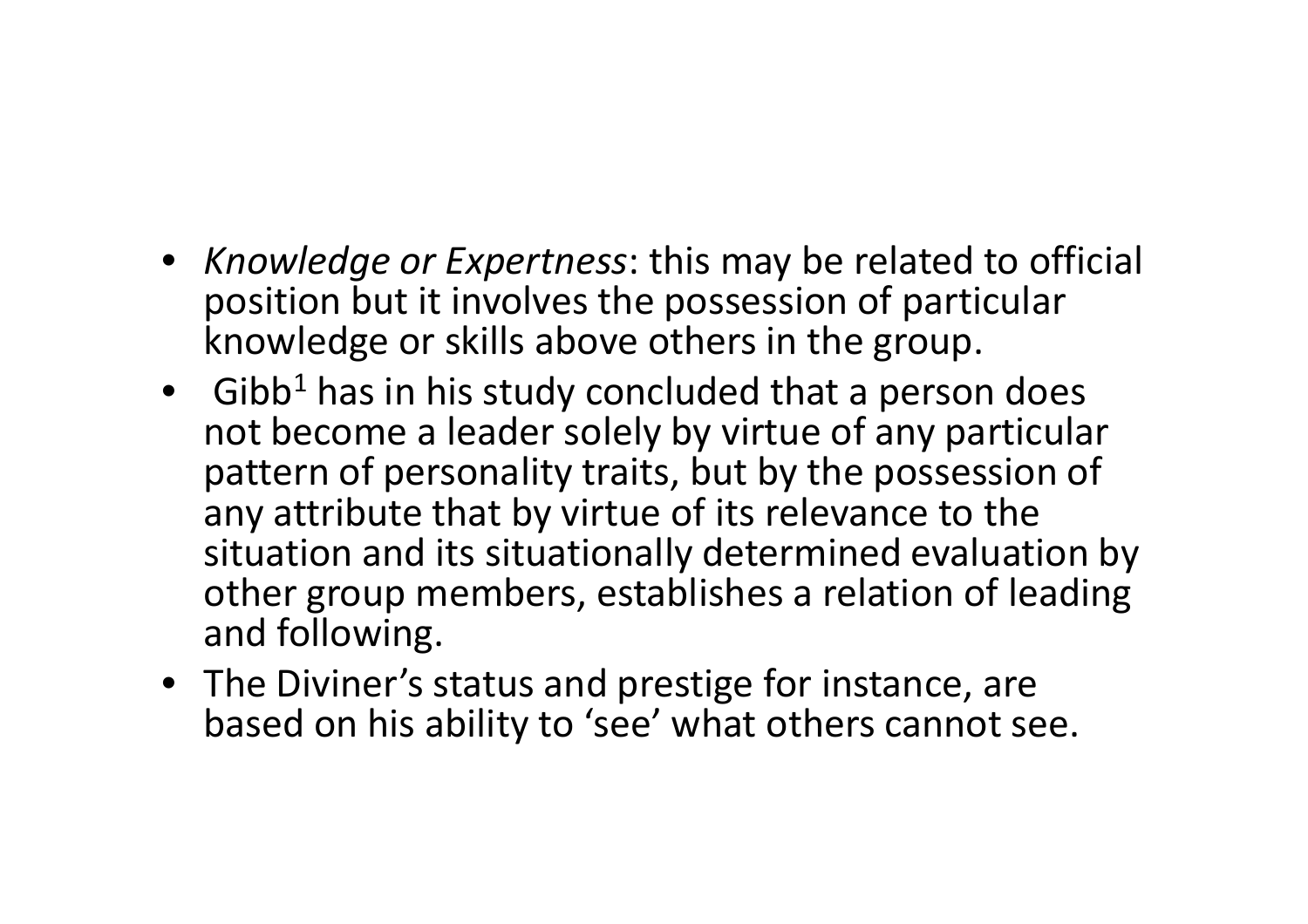- *Interpersonal contacts*: This includes access to and interaction with other persons both inside and outside the community.
- The individual who has many friends and contacts within the community is likely to be more informed, knowledgeable and influential than others.
- Community members may look up to him to link them up with these external agencies and personalities from whom they can obtain the needed resources with which to attain their objectives.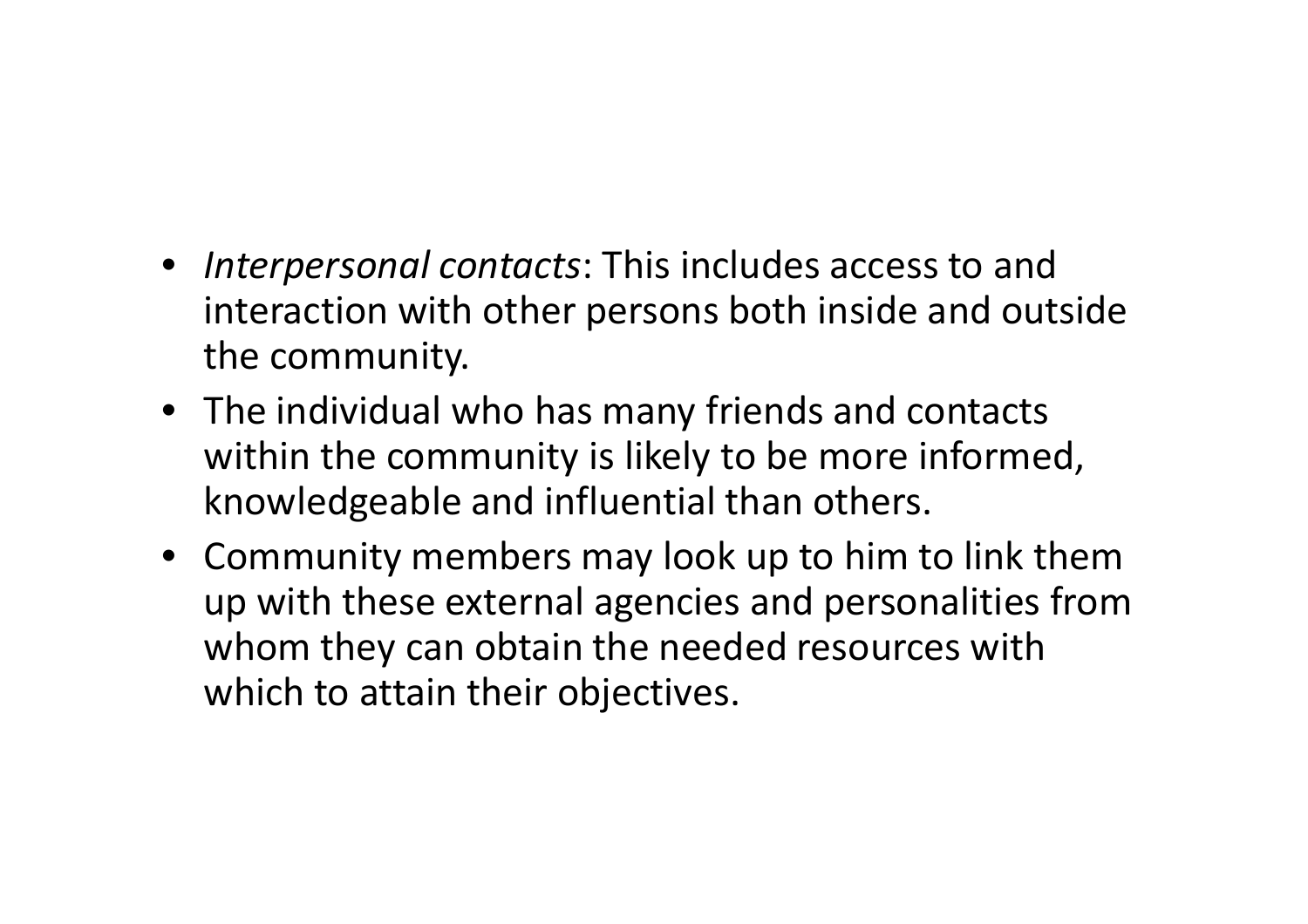- *Personal Characteristics*: This includes attributes like appealing personality, popularity, esteem, charisma, ability to persuade others, eloquence, honesty, congeniality, etc. these attributes by themselves may not form a solid base for influencing others.
- To be effective, they must go hand in hand with the possession of a combination of the other bases of influence earlier on mentioned.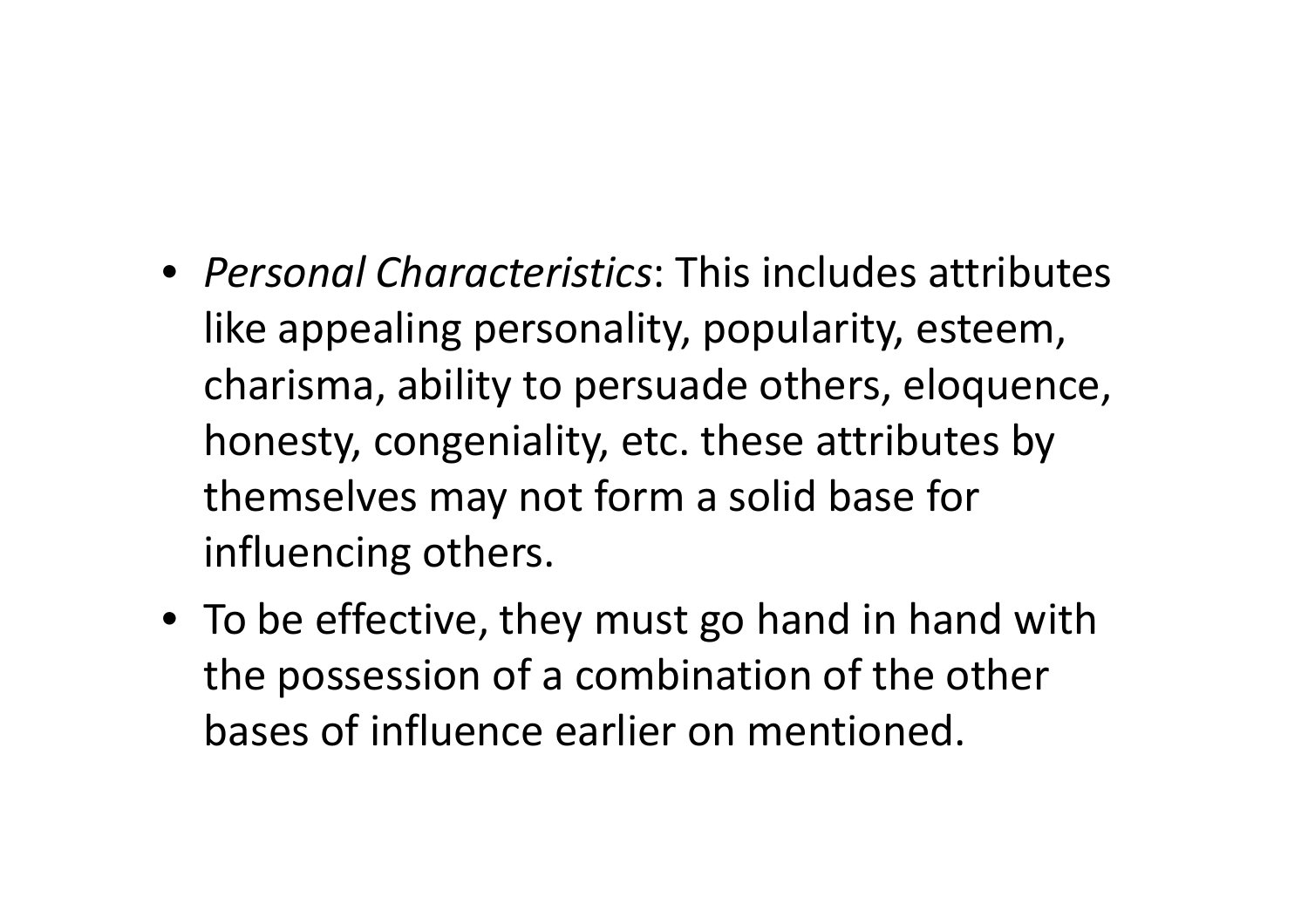### **Suggested Readings**

- •Berry, W.E,. "Patterns of the Past in Northern Nigeria". *Africa Review.* 14. (May-June, 1969): 56- 59.
- •Ekpeni E. Ekpeni , Leaders and leadership in Nigeria. Rural Sociology Lecture Note
- • Ekong E. Ekong "Leaders and leadership" An introduction to rural sociology Jumak Publishers Lagos Pp 439
- Ikime, O., "Traditional System of Government and Justice Among the Urhobo and Isoko of delta<br>Representing the Urbanish Microsoft Contract of Francesculo and Carinal Coinces 7 (New 1965), 200, 200, 200  $\bullet$ Province Nigeria". *Nigerian Journal of Economic and Social Science* 7,(Nov. 1965): 283- 300.
- •Nzimiro, F.I., "The Political System of the Ibo" *African Notes 1,* (Jan. 1964):3.
- •Onwuejeogwu, M.A., *The Social Anthropology of Africa.* Ibadan: Heinemann, 1975.. (Part III).
- $\bullet$ Secord, P.F. Backman, C.W. and Slavitt, D.R., *Understanding Social Life: an introduction to social* **Company of the Social and Social and Social and Social and Social and Social and Social and Social and Social and Social** *psychology* New York: McGraw – Hill Book Co. 1976, chapt. 10.
- $\bullet$ Trent, C, *op. cit.,* pp. 321-322.
- $\bullet$ Batter, T.R., *Communities and their development,* London: Oxford University Press, 1967,p.31.
- $\bullet$ Warren, R.L., *The Community in America,* Chicago: rand McNally & Co., 1963 Chapter.
- $\bullet$ Se Chapter 15, Local Government.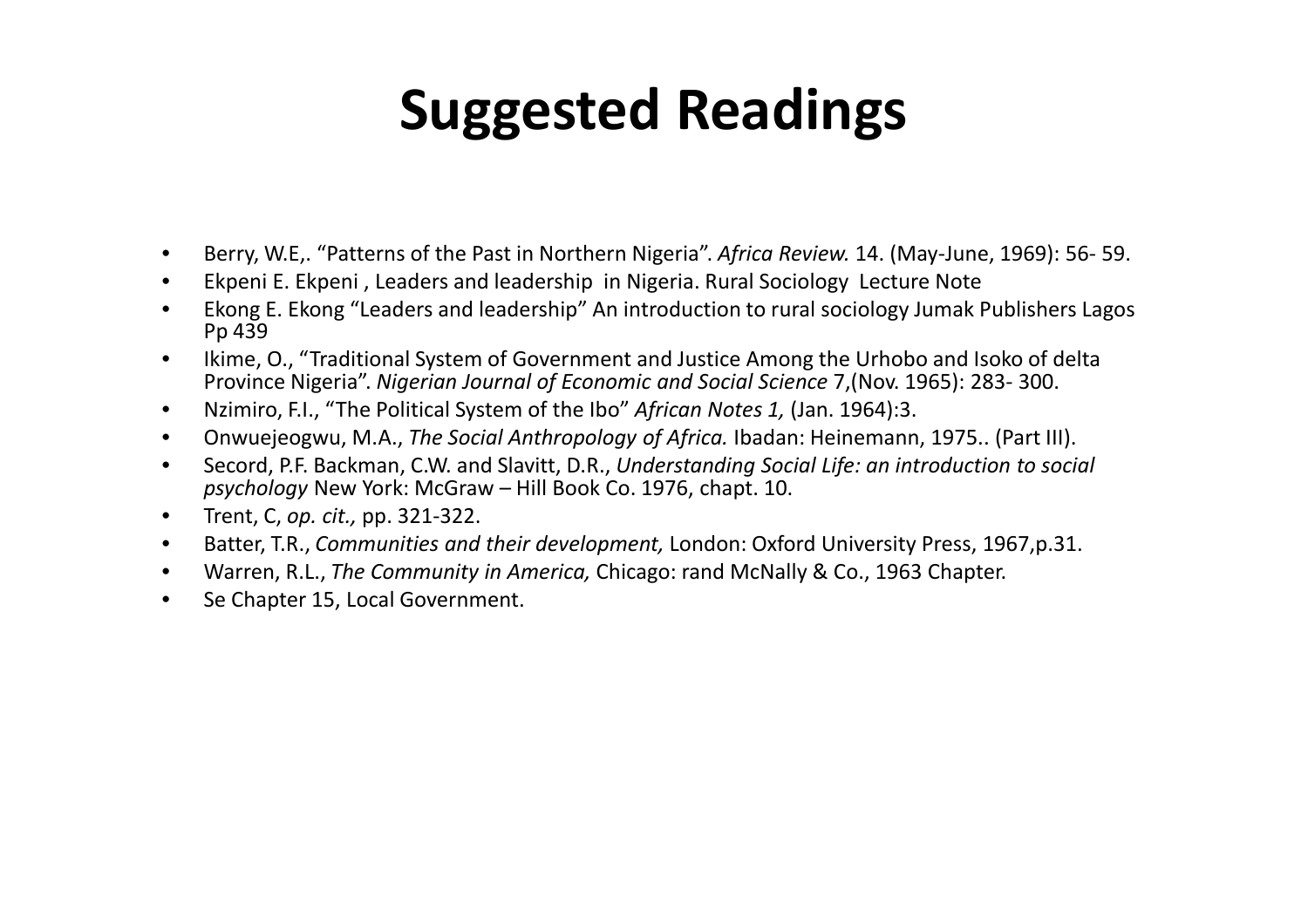# **SELECTION OF CONTACT FARMER AND SPAT ESTABLISHMENT**

#### • **Who is a Contact Farmer?**

- A contact farmer is the last link in the Heirachail Setup of the training and visit system of extension, who severs as an innovative centre for the diffusion and promotion of recommendation agricultural farm practices to other farmers in order to increase productivity and farm income through the adoption of farm recommendations.
- The EA works primarily through contact farmers by teaching and or demonstrating production recommendation to them on then fields during the regular fixed schedule visits.
- Thus contact farmer have a clear and important role to play in technology transfer process.